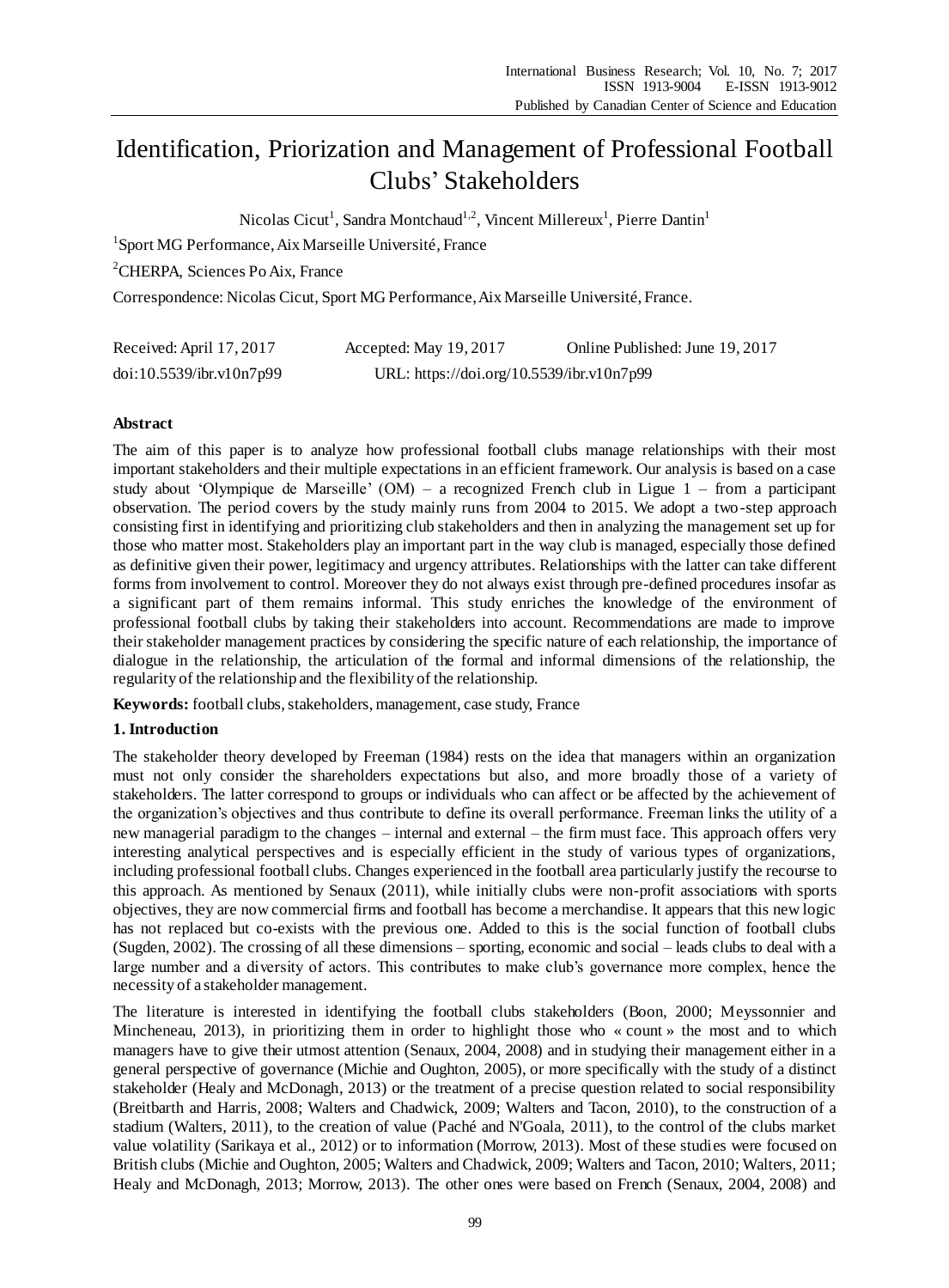Turkish (Sarikaya et al., 2012) clubs or on a broader sample of European (Paché and N'Goala, 2011) or World (Breitbarth and Harris, 2008) clubs.

Thus to the best of our knowledge, only Senaux (2004, 2008) studies French professional football clubs within an explicit stakeholder approach, but he considers a limited number of stakeholders and only performs their prioritization. In another work (2011), the author outlines the governance implications of institutional pluralism of football clubs but he does not provide a response to these implications; thus opening up new perspectives for future research on clubs' governance and management. Therefore the objective of our paper is to complete and enrich the analysis of the French professional football clubs' governance and management following Senaux' reflections. We will seek to provide answers to the following question: how can clubs manage relationships with their most important stakeholders whose expectations are multiple and varied in an efficient framework? To do this, we will begin with stakeholders identification and prioritization that constitutes a necessary preliminary step before looking at managerial aspects. Our analysis will be based on a case study. We chose 'Olympique de Marseille' (OM) which is the most successful French club (most national trophies and only French club to win the Champions League). OM also has the largest fan base and one of the biggest budgets in Ligue 1. The period covers by the study mainly runs from 2004 to 2015 and is prior to the change in ownership and management in 2016.

The rest of the article will be structured as follows. In the second part, we will present the general stakeholder approach. In the third part, we will focus on the applications of this analytical framework to football clubs. In the fourth part, we will specify our research objective given the existing literature and our methodology to fill literature gap concerning French football clubs. In the fifth and sixth parts, we will report our results and discuss them. We will first identify exhaustively professional football clubs' stakeholders and highlight those to which the clubs' managers should pay the most attention. Then we will analyze the relationships with those which are considered as the most important, characterize the management set up for them and make some managerial recommendations. In the seventh and last part, we make some concluding remarks.

#### **2. The Stakeholder Approach**

<u>.</u>

As mentioned in the introduction, the stakeholder<sup>1</sup> theory was developed by Freeman (1984) from the idea that managers must not only take into account the shareholders expectations, but more generally, those of a number of the organization's stakeholders. Stakeholders are defined as groups or individuals who can affect or are affected by the achievement of the organization's objectives. They must be considered because they are known to contribute, to varying degrees, to the determination of the overall performance. For Freeman, a new managerial paradigm has become necessary to cope with internal and external changes. This approach has had considerable further development. Two main (and necessarily linked) issues are addressed in the literature.

The first issue concerns the identification of the stakeholders (what actors should be considered as an organization's stakeholders, and what do they expect from it?) and their eventual prioritization (which stakeholder deserves special attention from the organization?) (Mitchell et al., 1997; Phillips, 2003a, 2003b). Several stakeholder classifications can be found in the existing literature. Here are some of them. Freeman (1984) considers stakeholders who are concerned by an internal change, i.e. who are considered as being part of the company main managerial vision (employees, owners, customers, suppliers) and those who are involved in an external change originating in the company's environment and affecting its capacity to adapt to internal changes (competitors, governments, consumer advocates, environmentalists, special interest groups, media). Besides, a distinction is usually made between internal stakeholders who remain within the company's boundaries (owners, directors, employees) and external stakeholders outside the company itself (competitors, consumers, governments, pressure groups, media, etc.) (Caroll and Näsi, 1997). Stakeholders are also called primary stakeholders if they have a contractual and formal relationship with the company and appear as essential to its survival (owners, employees, suppliers, clients) and secondary stakeholders for the other cases (competitors, other consumers, governments, pressure groups, media, etc.) (Carroll, 1991; Carroll and Buchholtz, 2000; Clarkson, 1995; Gibson, 2000; Weiss, 1994). We can further distinguish voluntary stakeholders who take a risk by establishing a particular relationship with the company, such as a financial or human investment, and

<sup>&</sup>lt;sup>1</sup> According to Freeman (1984), the term «stakeholder » was first used in 1963 during a communication at the Stanford Research Institute. The choice of the term revealed a wish to echo the traditional «stockholder » by indicating that other parties had a «stake » in the firm. However, the approach seems to originate in Dodd's (1932) and Barnard's (1938) studies who both underline the necessity to balance the competing interests of the firm participants so as to maintain their cooperation (Mercier, 2001).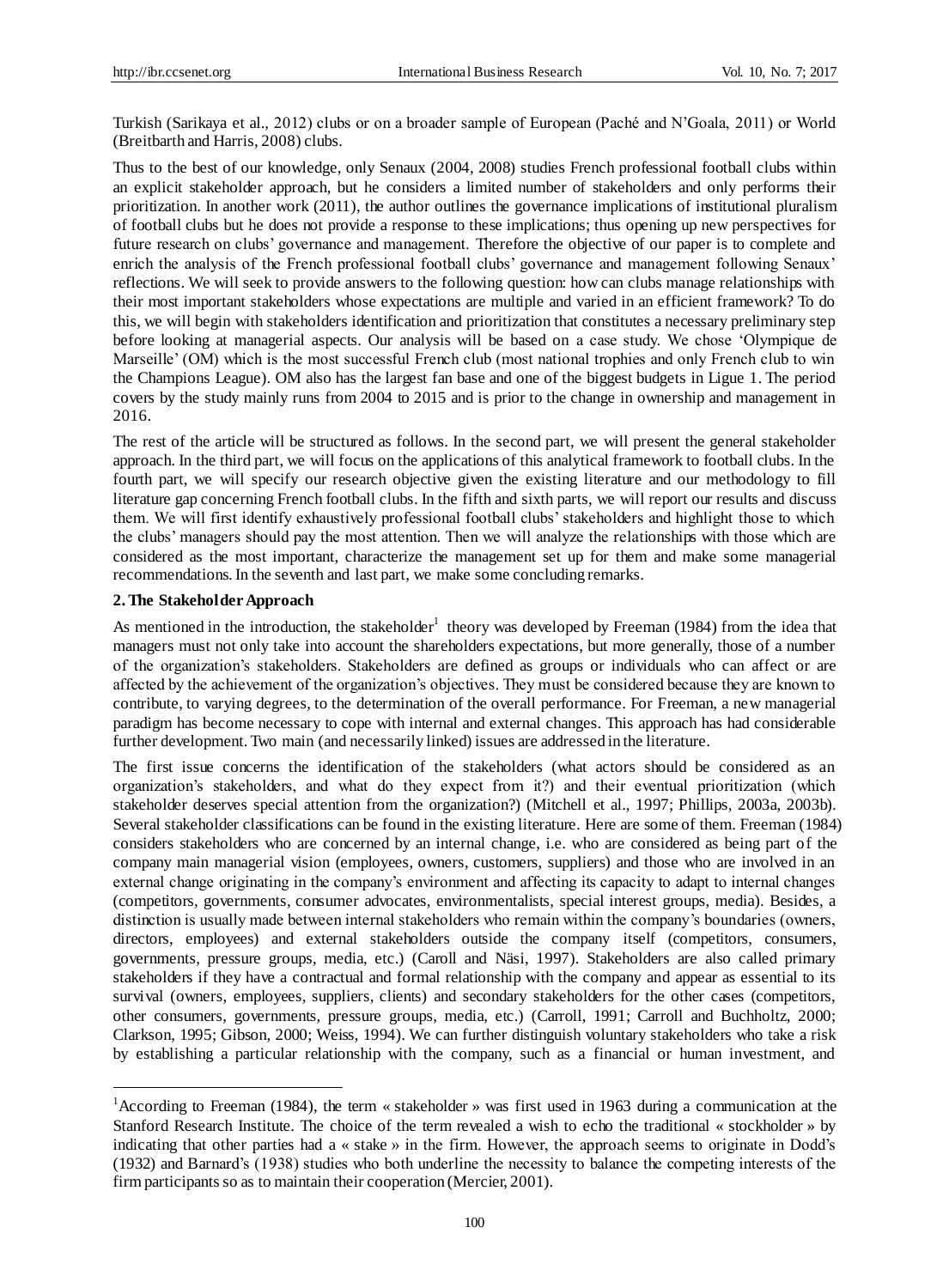1

involuntary stakeholders who are just exposed to the consequences of the company activities (Clarkson, 1994).

It is possible to go beyond a simple identification and a general classification by hierarchizing the stakeholders according to the degree of attention that must be given to them by the managers. In the literature, there are different priorization models among which those of Eden and Ackermann (1998) and Mendelow (1991) based on criteria such as power and interest, this of Anderson et al. (1999) related to power and support/opposition, this of Mitchell et al. (1997) referring to the criteria of power, legitimacy and urgency. The latter is the most recognized in the academic community. Power refers to the fact that some stakeholders may lead managers to do something they would not have done otherwise (Dahl, 1957; Mitchell et al., 1997; Pfeffer, 1981; Weber, 1947). Three different types of power are distinguished according to how it is exercised: coercive power based on physical resources (force, violence or restraint), utilitarian power based on material and financial resources, and normative power based on symbolic resources (Etzioni, 1964). Legitimacy refers to a generalized perception or assumption that the actions of an entity are desirable, proper, or appropriate within some socially constructed system of norms, values, beliefs, and definitions (Mitchell et al., 1997; Suchman, 1995; Weber, 1947). The social system in which legitimacy is obtained is a system with multiple levels of analysis: individual, organizational and societal (Wood, 1991). Urgency corresponds to the level of immediate attention required to answer some of the stakeholders' requests (Mitchell et al., 1997). It can be assessed through time sensitivity – the degree to which managerial delay in attending to the claim or relationship is unacceptable to the stakeholder – (Eyestone, 1978; Wartick and Mahon, 1994), and criticality – the importance of the claim or the relationship to the stakeholder – (Hill and Jones, 1992; Williamson, 1985). This leads to seven stakeholder categories according to the presence of one, two or three attributes (Figure  $1)^2$ . Stakeholders who have only one attribute are considered as « latent » and of low importance for managers. According to circumstances, they can be « dormant », « discretionary » or « demanding »stakeholders. Stakeholders that have two attributes are called « expectant » and are of moderate importance. They include « dominant », « dependent » and « dangerous » stakeholders. Stakeholders with the three attributes are considered as «definitive » and are postulated of high importance. Managers give priority to their claims and the decisions made necessarily take into account their expectations.



Figure 1. Stakeholder typology according to the presence of power, legitimacy and urgency attributes (source: Mitchell et al., 1997)

The other central issue is stakeholder management. The latter can take the form of risk management (labor input, regulations, etc.) to limit reputation damage or financial sanctions for example (Friedman and Miles, 2006). In a more positive way, stakeholders are viewed as important elements of company strategy, in gaining a competitive advantage and, *in fine*, to create value and performance (Freeman, 2006; Post et al., 2002). What is the best possible way to manage stakeholders? For Freeman (1984), good management rests on several basic principles

 $2^2$ For the authors, individuals or entities with none of these attributes are not stakeholders or simply potential stakeholders.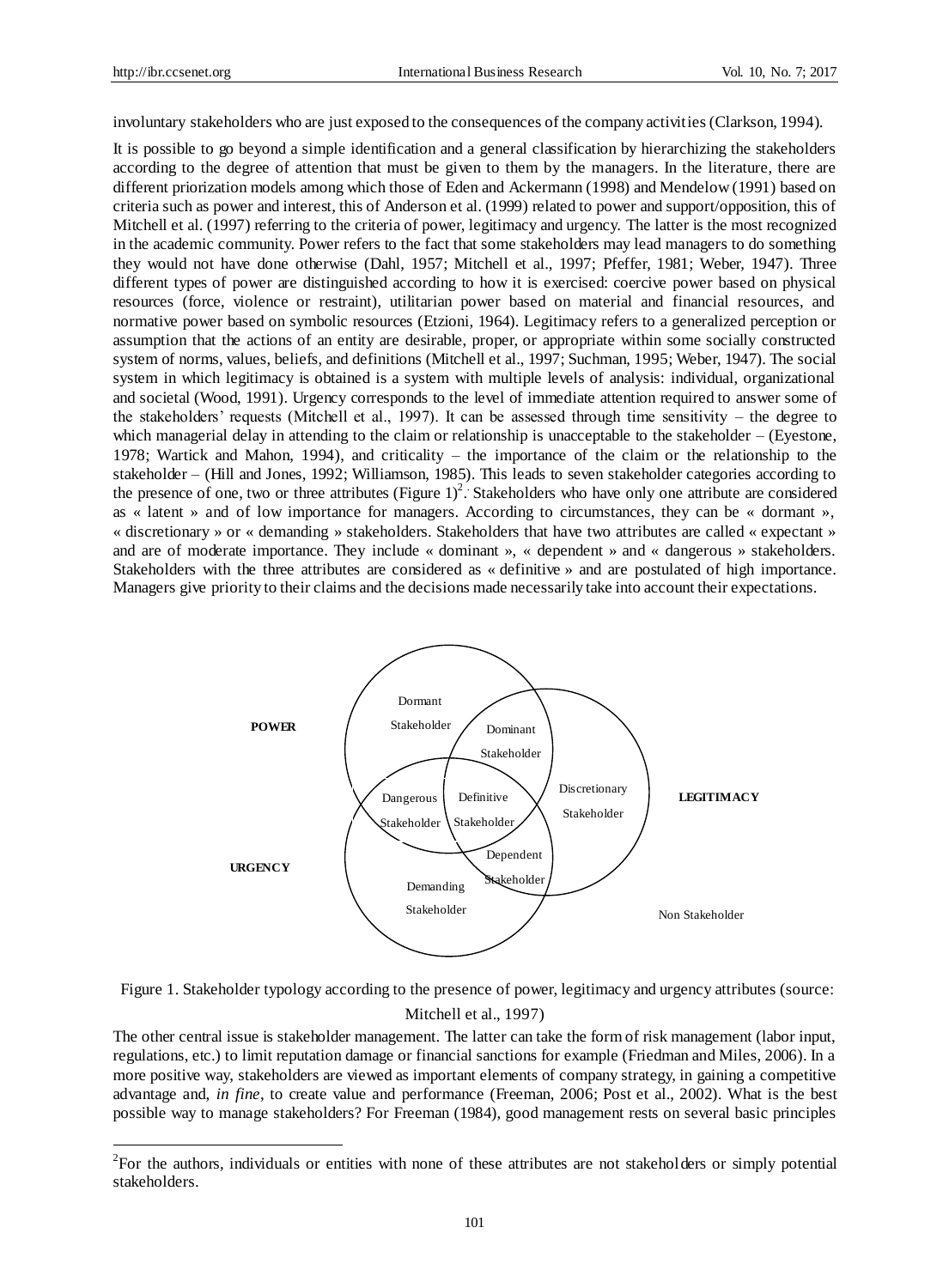such as the managers capacity to take into account the firm's actions on its stakeholders as well as the potential effects of the stakeholders actions on the firm, their capacity to understand their expectations, behaviors and values and their context, to consider the firm mission, to study the firm relationships with the stakeholders, to analyze the way the firm's strategy takes stakeholders into consideration, or to balance the various stakeholders' interests through time. Stakeholder management therefore requires the conception of models to manage a number of actors, objectives and relationships in a strategic mode (Freeman and McVea, 2001). One should also note that this type of process can be undertaken in a broad perspective or for a specific issue as that of firm social responsibility (Freeman and McVea, 2001).

Svendsen (1998) insists on the possibility for firm leaders to set collaborative relationships with some stakeholders as important elements of general strategy. Bridoux and Stoelhorst (2014) consider that firms face stakeholders that are either reciprocal stakeholders, who do care about fairness, or self-regarding stakeholders, who only care about their personal payoffs and do not value fairness as such. For efficiency purposes in attracting, retaining, and motivating stakeholders to create value, the authors recommend a management focused on the fairness approach for reciprocal stakeholders and a management-based arm's-length approach for self-regarding stakeholders with high bargaining power. For Harrison and St John (1997), stakeholder management rests on a conception of partnership that implies communication, negotiation, contracts, relationship management and motivation management, with these entire aspects bond together by corporate strategy. The authors (1996, 1997) distinguish two basic postures for stakeholder management: «buffering » and «bridging ». The first contains the effects stakeholders have on the firm, notably by raising barriers between the firm and some of its external stakeholders. The latter consists in initiating a strategic partnership, which requires the recognition of common objectives and the lowering of the barriers around the organization. Partnership is proactive and based on interdependence. Low and Cowton (2004) highlight two central elements of a stakeholder management strategy: engagement and participation. The implementation of engagement mechanisms does not imply any influence on corporate governance nor any participation in the decision process. Participation is what allows some stakeholders to play a part in the decision making process. This could translate into the integration of stakeholders within a firm governance bodies. More precisely, Friedman and Miles (2006) define twelve types of practices: manipulation, therapy, informing, explaining, placation, consultation, negotiation, involvement, collaboration, partnership, delegated power and stakeholder control. If we consider the two extreme categories, manipulation aims at misleading the stakeholders and is characterized by a one -way dialogue and stakeholder control corresponds to the case where stakeholders have majority control on the decision process. For Walters (2011) who combines the approaches of Low and Cowton (2004) and Friedman and Miles (2006), the first seven categories highlighted by the latter constitute different degrees of engagement and the following five categories correspond to different levels of participation.

#### **3. Applications of the Stakeholder Approach to Professional Football Clubs**

The stakeholder approach has been used to study various types of organizations, including professional football clubs. These studies concern the two axes seen previously in the general literature: stakeholders identification and prioritization on the one hand, and stakeholder management on the other hand.

When stakeholders are mentioned in the literature on football clubs, these are often simply identified or hastily classified. For example, it is the case in Boon (2000) work concerning English clubs. The identified stakeholders are the Premier Football League, the Football Association, FIFA (Fédération Internationale de Football Association), UEFA (Union of European Football Associations), European clubs, employees, players and agencies, other clubs, fans/consumers, the community, commercial partners, media, broadcasters, the public, the government and review bodies. Another example is that of Meyssonnier and Mincheneau (2013) concerning French clubs who distinguish primary (shareholders, players, spectators) and secondary stakeholders (Ligue de Football Professionnel (LFP), Fédération Française de Football (FFF), UEFA, local authorities, support association, amateur world) without relying on a solid method for prioritizing them. Indeed, the authors indicate only that primary stakeholders are those whose involvement in the club's life is required to some degree to attain success.

Senaux (2004, 2008) goes further by establishing a real prioritization of a number of French professional football clubs stakeholders from an accurate method. The study takes into account seven categories of stakeholders: shareholders, players, support association, professional league/federation, local authorities, spectators/supporters and TV channels/sponsors. Other stakeholders – media, players agents, the European Commission and the State – are simply mentioned and left aside for they are either considered as secondary and not so important, or considered as being taken into account more likely by the federation, the league or professional groups/associations. Based on the power, legitimacy and urgency criteria defined by Mitchell et al. (1997) and on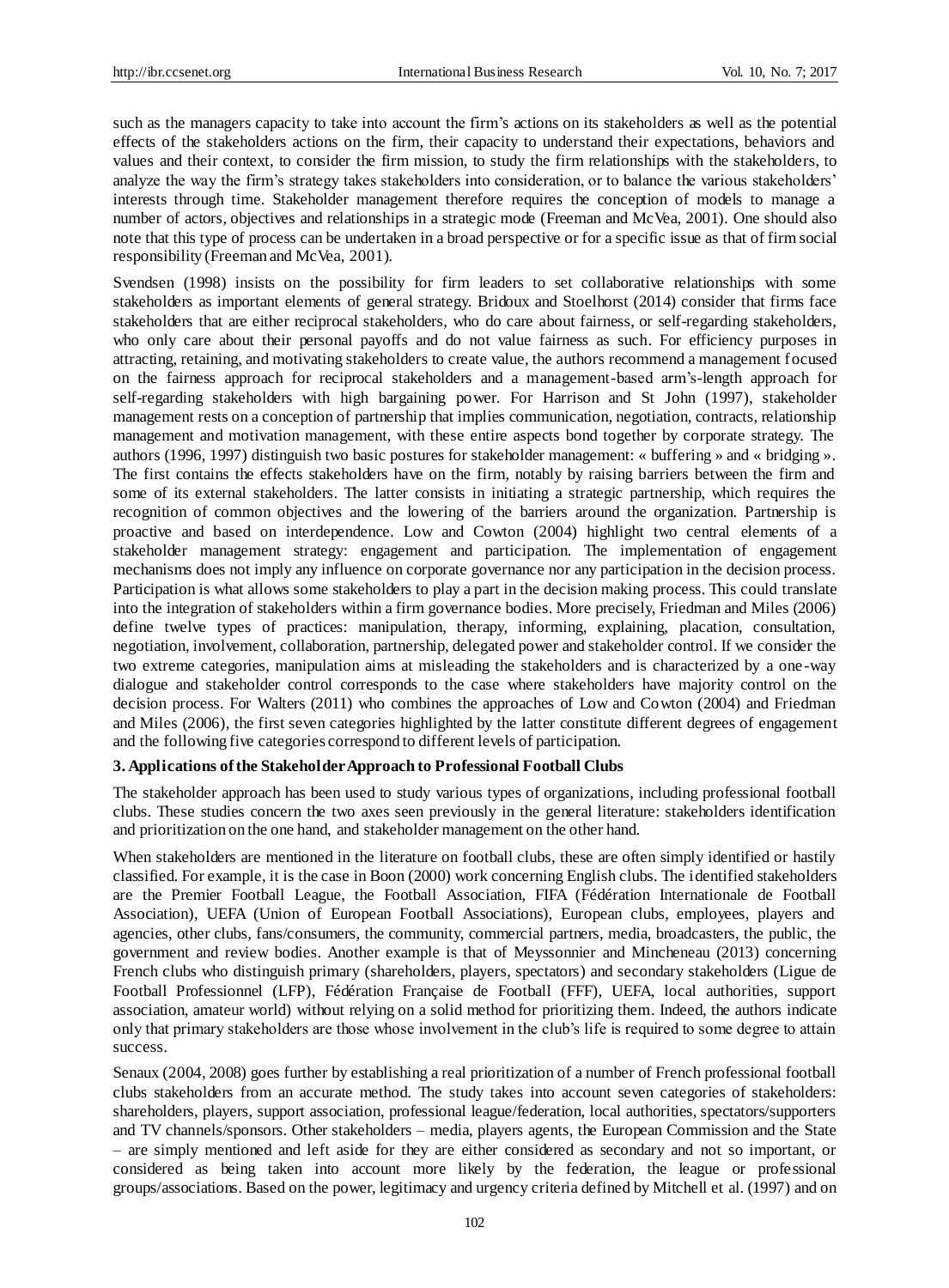the interviews of different stakeholders – including clubs officers – for two Ligue 1 and one Ligue 2 clubs, the author concludes that, among the examined stakeholders, the most important ones – considered as unambiguously «definitive » –, towards which attention should be directed, are the shareholders and the players. Supporters can also be *a priori* definitive stakeholders but in some situations only dominant or dangerous (spectators are not qualified by the author). The league and the federation are considered as dormant, dominant or definitive stakeholders depending on situations. It is the same for the support association. Local authorities are classified as discretionary stakeholders and TV channels as dormant or dominant (sponsors are not qualified).

Some works studying professional football clubs from a stakeholder perspective tackle the management issue in a rather general way. For example, Senaux (2011) is interested in the implications of the development of a commercial logic in French professional football on club governance and management but does not, however, provide a response to these implications. For their part, Michie and Oughton's works (2005) on the governance of English football reveals that good governance requires that clubs communicate not only with their shareholders, but also with other stakeholders such as their employees, their clients, and local community representatives. The relationship with the supporters in particular is important and differs from the usual relationship between a firm and its clients. It rests on communication with supporters groups, supporters trusts, supporter-elected board directors or fan forums in order to favor their involvement.

Other studies adopt a managerial point of view by focusing on a specific type of stakeholder or on a specific issue. In the research led by Healy and McDonagh (2013), attention is focused on a single stakeholder through the study of a football fans virtual community in the case of Liverpool FC. Managers can encourage fans involvement by facilitating dialogue and collaboration in a desire to understand their expectations and to achieve objectives in a brand culture and value co-creation perspective.

Among works dealing with a specific issue, some of them focus on social responsibility. This is the case for Breitbarth and Harris (2008) for different types of sports organizations – professional football clubs, professional football leagues and federations – located in England, Germany, Japan and the United States. The authors present a conceptual model that describes the creation of value for external stakeholders: financial value (e.g., for television channels, sponsors and sporting goods manufacturers), cultural value (e.g., for local communities), human value (e.g., for non-governmental organizations) and reassurance value (e.g., for economic and political actors and the population). From the study of Charlton Athletic and Brentford football clubs which have established a charitable structure involved in socially responsible activities in the areas of health, education, social inclusion and community integration, Walters and Chadwick (2009) emphasize the strategic advantages (the removal of commercial and community tensions, reputation management, brand building, local authority partnerships, commercial partnerships, and player identification) that a football club can draw from the implementation of citizenship-orientated activities through a stakeholder engagement model based on the creation of a community trust model of governance. Walters and Tacon (2010) also focus their attention on how the concept of social responsibility can be implemented by sports organizations through stakeholder management strategies in the UK football industry. Starting from the identification of pertinent stakeholders, the authors examine the actions and responses of organizations as well as stakeholders.

On another subject, Walters (2011) studies how the English club, Arsenal FC, has established a stakeholder management model to deal with the construction of its new stadium – Emirates Stadium –. Based on resident consultations, a communication strategy, a Stadium Liaison Committee, a Stadium Management Plan, and supporter consultations, the management of the stadium construction showed the engagement of the club stakeholders but few opportunities for participation and for involvement in the decision making process. For their part, based on a study of European clubs, Paché and N'Goala (2011) focus on the value creation strategies implemented by the clubs directors, players and fans. These strategies aims the development of brand equity, player-capital and customer equity, especially through marketing policies that seek to promote the links that exist between the three, but the appropriation of the consequently created value is not equal for all of the main actors, in particular for the supporters. Sarikaya et al. (2012) address a different issue: the question of the usefulness of stakeholder management and corporate reputation to control the volatility of sports corporations market value in the case of four listed Turkish clubs (Beşiktaş, Fenerbahçe, Galatasaray and Trabzonspor). The authors emphasize the fact that corporate reputation is closely linked to stakeholder management and that these two dimensions are of paramount importance for the clubs success, for their financial performance and to control the volatility of their market value. For his part, Morrow (2013) deals with the issue of company information – especially financial information – in connection with stakeholders (investors, lenders, employees (players, staff...), supporters and the football governing bodies (league, UEFA)) on the basis of British football clubs. It appears that clubs should extend information beyond the economic and financial aspects especially towards a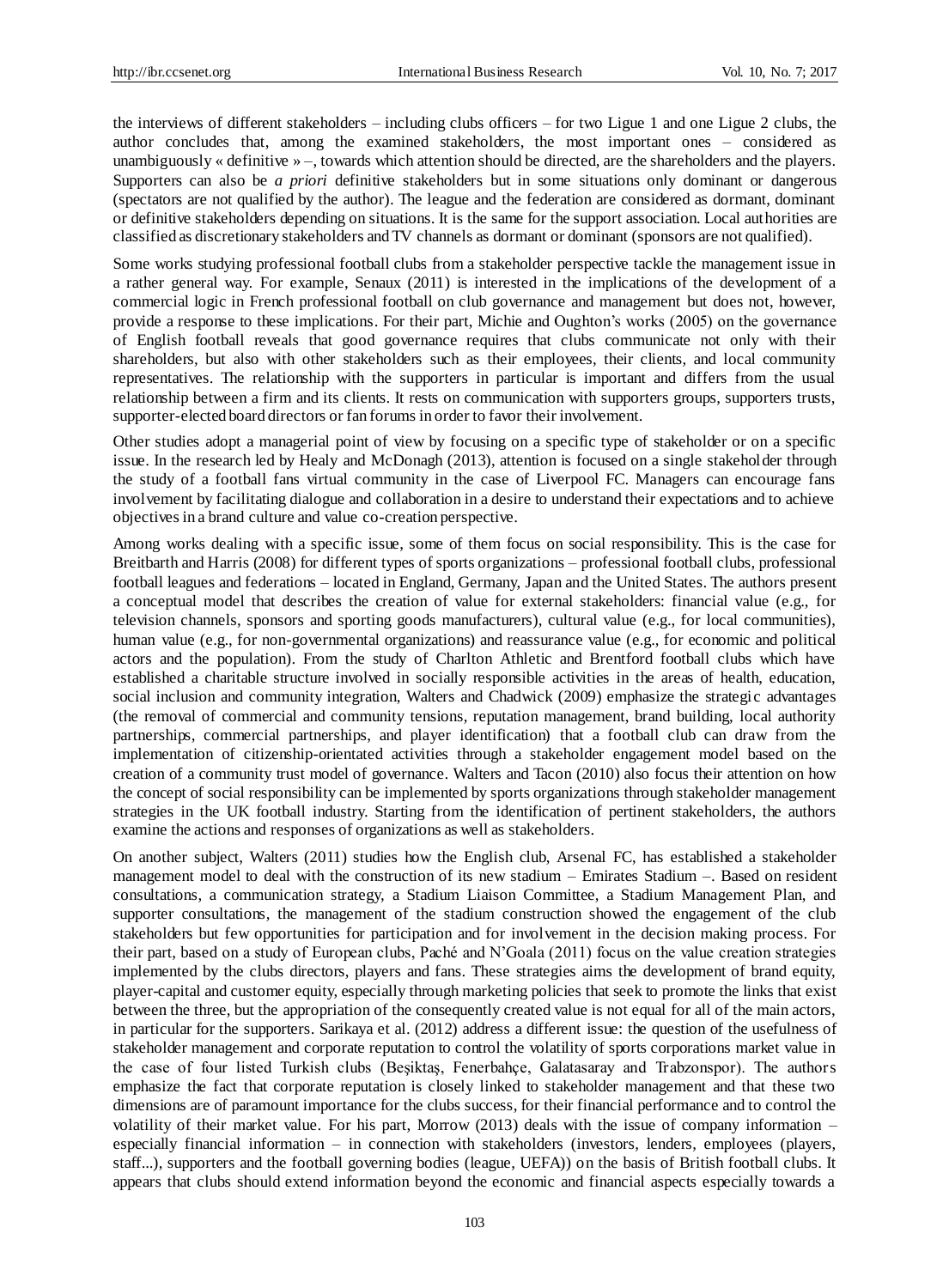1

social dimension in accordance with the different areas of clubs performance and the consequently expansion of the scope of their responsibility.

# **4. Research Objective and Methodology**

Our research objective is to enrich the reflections on French football clubs with regard to their stakeholders and to fill literature gap. Firstly, it is to complete and precise Senaux's (2004, 2008) stakeholder identification work by taking into account a larger set of stakeholders and by considering each of them individually, i.e. for example by distinguishing professional league and federation. Secondly, it is to complete and discuss his stakeholder priorization by including in the analysis all the stakeholders previously identified – and not limited to a small number of stakeholders –. Thirdly, it is to fill the literature gap related to French football clubs' stakeholder management. In fact, most research on football organizations under a stakeholder management perspective concern British clubs. Senaux (2011) mentions this issue for French football clubs by simply opening up new perspectives for future research on clubs' governance and management. In order to limit the amount of work, we will characterize the club practices for the most important stakeholders that will be identified beforehand. So our research will strive to answer the two following questions: which stakeholders «count » the most and deserve special attention from the organization's managers and which mechanisms are put in place to manage the relationship with them? To provide some elements of response, we will perform a case study.

The case study is a widely used method in research particularly in social science (Denzin and Lincoln, 1994; Eisenhardt, 1989; Stake, 1994; Yin, 2011, 2013). This method is especially efficient to study situations the researcher has no control on (Yin, 2013), as is our present case because the way officers administrate a club is hardly observable from the outside. Our case study is instrumental (Stake, 1995) as the case studied helps give an overview of the object of the study, i.e. the practices of professional football clubs. It is conducted towards generalization in reference to a specific context generalization (David, 2004) that corresponds to the other professional football clubs. One should note that the very idea of generalization is questioned by Moriceau (2003) who prefers the notion of repetition. This would avoid the eagerness towards generalization by giving priority to a certain consistency from one case to another. It would then be possible to recognize an unchangeable singularity in one case without renouncing to a knowledge applicable to other cases (Moriceau, 2003). In other words, we must recognize the existence of almost universal recurring practices within singular processes. We are then facing a singular replica of an analogous problem (Moriceau, 2003). For Ayerbe and Missonier (2007), the idea is not to study a case but to study the phenomena and processes it highlights. Our case study is in this perspective.

The completion of a case study is based on four steps: research design, case selection, data collection and analysis mode (Ayerbe and Missonier, 2007). The architecture of a research refers to the theoretical and analytical framework (Yin, 2013). It expresses how the researcher will explore the subject (Ayerbe and Missonier, 2007). In line with the questions underlying our research, we will adopt a two-step analytical process. The first analytical step will consist in the club stakeholder identification and priorization. To do this, we will proceed by distinguishing the internal and external stakeholders in reference to Carroll and Näsi's (1997) classification and by highlighting their expectations. This will bring more clarity to the stakeholders presentation. Then as Senaux (2004, 2008) did, we will choose Mitchell et al.'s (1997) method to prioritize the identified stakeholders and we will compare our respective results. The second analytical step will consist in the examination of the club stakeholder management. For each stakeholder qualified as definitive, we will attempt to characterize the club practices in reference to the various types of stakeholder management defined by Friedman and Miles (2006). Discussion will mobilize more widely extent literature and recommendations will be made.

The selection phase requires to be cautious of possible biases related to the sample, in particular the selection effects from the researcher (Drucker-Godard et al., 1999). Among the clubs in Ligue 1 in France, we chose to study OM. The club is over one hundred years old and has a rich success history. Our choice is particularly justified by the fact that it is the most successful French professional club: eleven French League titles<sup>3</sup>, ten French Cup titles, three League Cups, two Champions Trophies and the only French club to have won the Champions League title. Its turnover of 109.7 million Euros for the 2014/2015 season makes it one of the biggest budgets in Ligue 1 and one of the top 40 clubs in Europe. It is also the French club with the largest fan base. It should be noted that the club legal structure is a commercial firm  $-$  Soci  $d \in A$ nonyme Sportive Professionnelle (SASP) – combined with a support association affiliated with the FFF.

<sup>&</sup>lt;sup>3</sup>OM claims eleven French League titles, two of which are controversial, the 1929 one (before professional era) and 1993 (OM was stripped of their title by the LFP after the OM/Valenciennes case).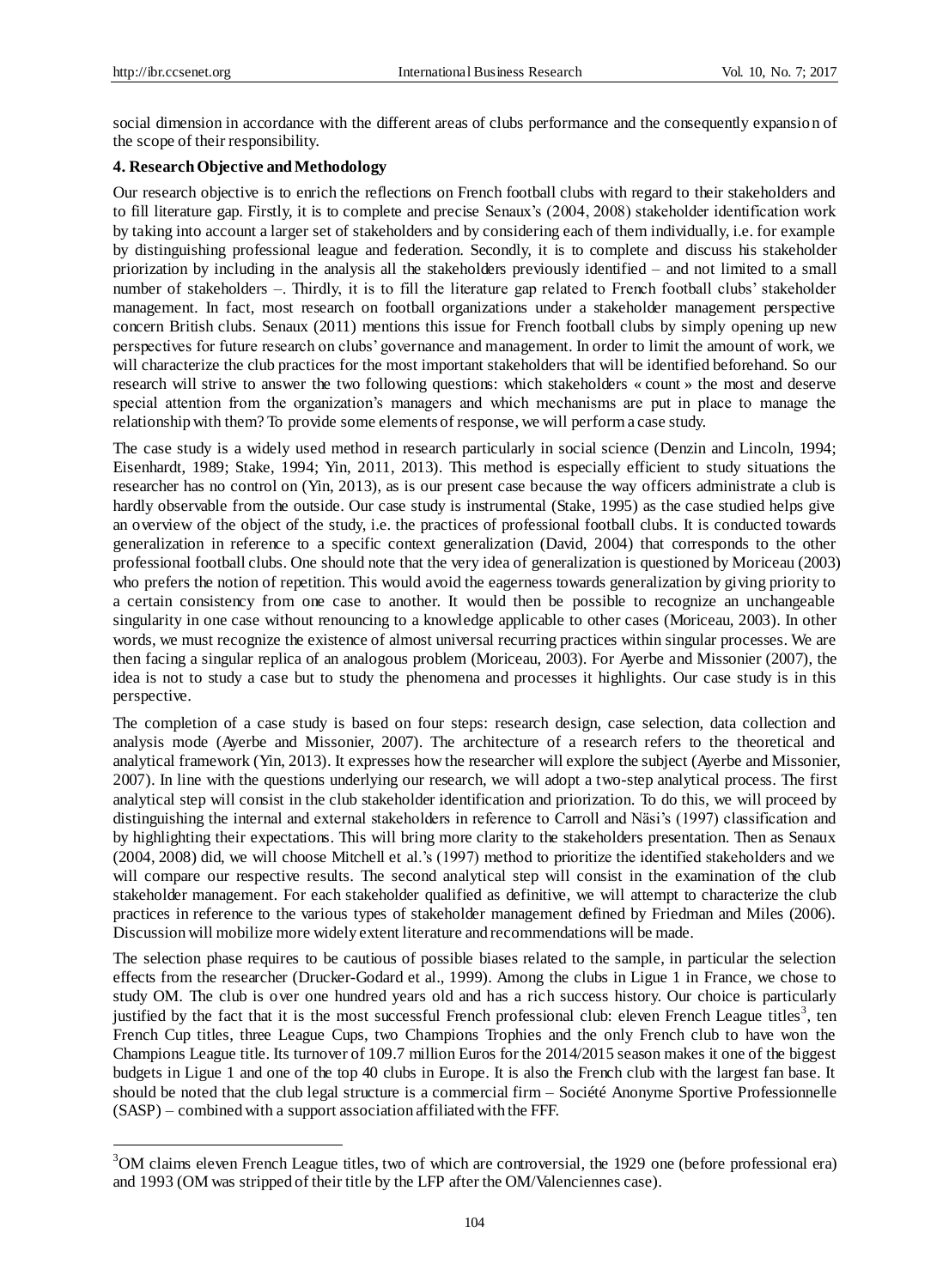The information used in this study mainly comes from a participant observation (Adler and Adler, 1987; Brewer, 2000; Lapassade, 2001; Soulé, 2007) by three of the authors who have contributed to the club's life by holding executive (general secretary and vice president of the Management Board between 2005 and 2006 and member of the Supervisory Board from 2004 to 2012), sporting and research (player between 1994 and 2004, research fellow from 2010 to 2011 and sponsored PhD student from 2012 to 2015) and counseling (consultant on the training center strategy and policy and on the SASP human resources policy from 2004 to 2010) positions. In the literature, it is sometimes preferred to call such method an observant participation to stress the importance of long-term involvement, the preponderance of participation over observation or the transition from pure participation to observation via a conversion to research (Soulé, 2007). The third case corresponds to the situation of these three authors mentioned above who are today university professor, PhD student and associate senior lecturer. Brewer (2000) in particular considers the use of an existing role to undertake research in a familiar environment as characteristic of an observant participation. However, many works considered as participant observation have used this method to enter a field (Soulé, 2007). This source of data was supplemented by the examination of reports by Deloitte (2015) and DNCG – Direction Nationale du Contrôle de Gestion – (2015) and the LFP website (*www.lfp.fr*). Thus the variety of sources of information and data collection methods was privileged (Miles and Huberman, 2003). The study mainly covers the period from 2004 to 2015 before the ownership and management change in 2016. We extend our sincere thanks to the former management of the club, especially the ex-general secretary, for his support.

The analysis of all qualitative data collected was carried out by means of a classical content analysis widely used in the literature (Krippendorff, 2003; Robert and Bouillaguet, 1997). This consists in transposing the data and treating them according to a predefined analysis grid which corresponds to a «closed procedure », a «deductive approach of data translation » (Andreani and Conchon, 2005). Information will be treated so as to allow the identification of stakeholders and their expectations, their characterization according to the chosen typology and the highlighting of the management set up for them.

# **5. Results and Discussion on Identification and Prioritization of Club Stakeholders**

Who are the actors that influence and are influenced by a professional football club? As mentioned previously, we will distinguish internal and external stakeholders, which corresponds to an usual and practical classification (Carroll and Näsi, 1997). Then we will prioritize all stakeholders identified according to Mitchell et al. (1997) method based on power, legitimacy, urgency criteria.

#### *5.1 Identification of Club Stakeholders*

# 5.1.1 Internal Stakeholders

While Senaux (2004, 2008) only considers three internal stakeholders – shareholders, players and the support association – we choose to take a larger number of stakeholders into consideration to have a complete view of the actors within a club. Table 1 presents a list of all of them and indicates their main expectations.

| Internal stakeholders       | <b>Main expectations</b>     | Internal stakeholders    | <b>Main expectations</b>    |
|-----------------------------|------------------------------|--------------------------|-----------------------------|
| Owners                      | Sports, economic, financial, | Team collaborators       | <b>Sports</b>               |
|                             | social, media and political  |                          |                             |
| <b>Directors</b>            | Sports, economic, financial, | Administrative employees | Financial and social        |
|                             | media and political          |                          |                             |
| Coaches/General managers    | Sports, financial and media  | Support association      | Sports, societal and values |
| Players                     | Sports, financial and media  | Youth academy            | Sports and economic         |
| Technical and medical teams | <b>Sports</b>                | Volunteers               | Recognition                 |
|                             |                              |                          |                             |

Table 1. Internal stakeholders and their main expectations

Club owners are natural or legal persons. On the period covers by the study, OM is owned at 99.7 % by Eric Soccer, a holding of the Louis-Dreyfus family. Rather few owners have a direct responsibility in the club management. OM is in this case with Vincent Labrune as its chairman from June 2011 to July 2016.

On the sporting aspect, coaches can be placed under the authority of a general manager or combine both functions. For example, the coach during the 2014/2015 season, Marcelo Bielsa, had extensive functions. Players are responsible for sports performance. OM has a group of 25 to 30 players registered with the LFP over the past seasons. Technical and medical teams include on the one hand the assistant coaches, goalkeeper coach, fitness coaches, the head of recruitment and scouts and, on the other hand, doctors, physiotherapists, osteopaths, sports therapists, podiatrists, nutritionists, etc. At OM, these teams are made of around fifteen people. The team collaborators (team manager, team coordinator, kit man, etc.) assist the team on a daily basis. There are between 10 and 12 team collaborators at OM.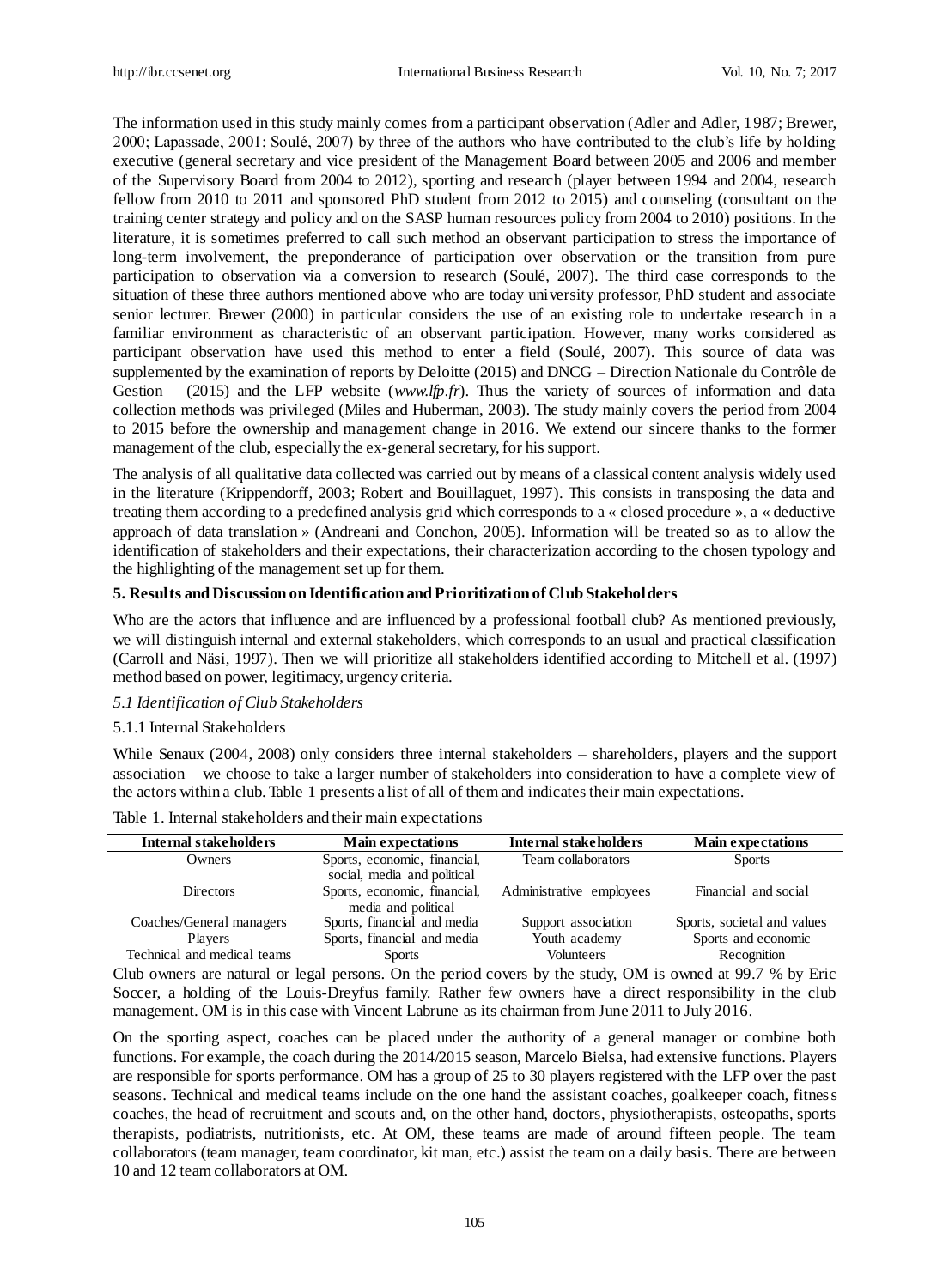Administrative employees – human resources, marketing, communication, finance, etc. – are another internal stakeholder. They are present in both constituent structures of clubs, namely the corporate structure and the support association. At the end of 2015, OM has 25 administrative employees in the association and around 80 in the corporate structure. The latter are divided into the following departments: human resources (2), secretariat and direction assistance (2), general services – among which infrastructure management –  $(6)$ , financial department (6), security department (3), legal department (2), media department (31), communication department (7), marketing and trade operations department (24).

The support association is the historical entity of the club, holds the club's FFF registration number, registers teams in national competitions and owns the club logo, color code and slogan, which makes it especially important to the corporate structure. Depending on clubs, the youth academy is attached either to the support association or to the corporate structure. At OM, it is connected with the support association and funded by the corporate structure directly via objectives agreements and indirectly as part of the dedicated staff is employed by the corporation. In addition, it has its own infrastructures (sports, accommodation, academic and medical facilities).

Volunteers are essential to a club's activity, and are attached to the association. OM has several dozens of volunteers. The club relies on them for tasks such as detecting and recruiting players for the youth academy and football school, organizing tournaments and camps throughout the year, and coaching youth teams. Volunteers receive material compensation in the form of equipment, tickets to the stadium and a symbolic retribution by their belonging to the locally highly valued «OM » institution.

## 5.1.2 External Stakeholders

Our identification of external stakeholders is both more comprehensive and accurate than the one previously made by Senaux (2004, 2008) who studied only four categories – league/federation, local authorities, spectators/supporters and TV channels/sponsors – and mentioned four others – the press, players agents , the European Commission and the State – without investigating them. For our part, we choose to work on a more thorough picture of external stakeholders and to consider them precisely and individually so as to highlight their specific characteristics. Indeed, we will examine the league and the federation separately, as we will do for TV channels and sponsors, and we will distinguish cities from other local authorities and spectators from supporters groups. External stakeholders and their expectations are presented in table 2.

| <b>External stakeholders</b>                         | <b>Main expectations</b>                                   | <b>External stakeholders</b>          | <b>Main expectations</b>                                    |
|------------------------------------------------------|------------------------------------------------------------|---------------------------------------|-------------------------------------------------------------|
| <b>FIFA</b>                                          | Football development                                       | Coaches union                         | Respect, promotion and defense of                           |
|                                                      | and regulatory                                             |                                       | the profession                                              |
| <b>UEFA</b>                                          | Football development<br>and regulatory                     | Players union                         | Respect, promotion and defense of<br>the profession         |
| <b>FFF</b>                                           | Football development<br>and legal                          | Referees union                        | Respect, promotion and defense of<br>the profession         |
| <b>LFP</b>                                           | Football development,<br>regulatory and<br>economic        | Agents union                          | Legitimacy and recognition                                  |
| <b>DNCG</b>                                          | Regulatory                                                 | <b>Spectators</b>                     | Sports and entertainment                                    |
| EU                                                   | Legal and regulatory                                       | Supporters groups                     | Sports, entertainment, social and<br>identity               |
| Ministry of Sports                                   | Football development,                                      | Media                                 | Audience/visibility, sports,                                |
|                                                      | legal and regulatory                                       |                                       | entertainment, economic and<br>financial                    |
| Ministry of Economy and<br>Finance/Ministry of Labor | Legal and financial                                        | Suppliers                             | Visibility/image, economic,<br>financial and social         |
| Home Office                                          | Regulatory                                                 | Clients                               | Visibility/image, economic and<br>financial                 |
| City                                                 | Sports, political, image<br>and territorial<br>development | Competitors                           | Sports and entertainment                                    |
| Other local authorities                              | Political, image and                                       | Environmental, residents              | Compliance with laws and rules                              |
|                                                      | territorial development                                    | and territory defense<br>associations | and defense of the association's<br>interests               |
| Players agents                                       | Sports and financial                                       | Social associations                   | Defense and promotion of the<br>association's social object |
| Chairmen union                                       | Professional clubs                                         | Financial community                   | Funding in compliance with the                              |
|                                                      | development                                                |                                       | rules set by the supervisory bodies                         |

Table 2. External stakeholders and their main expectations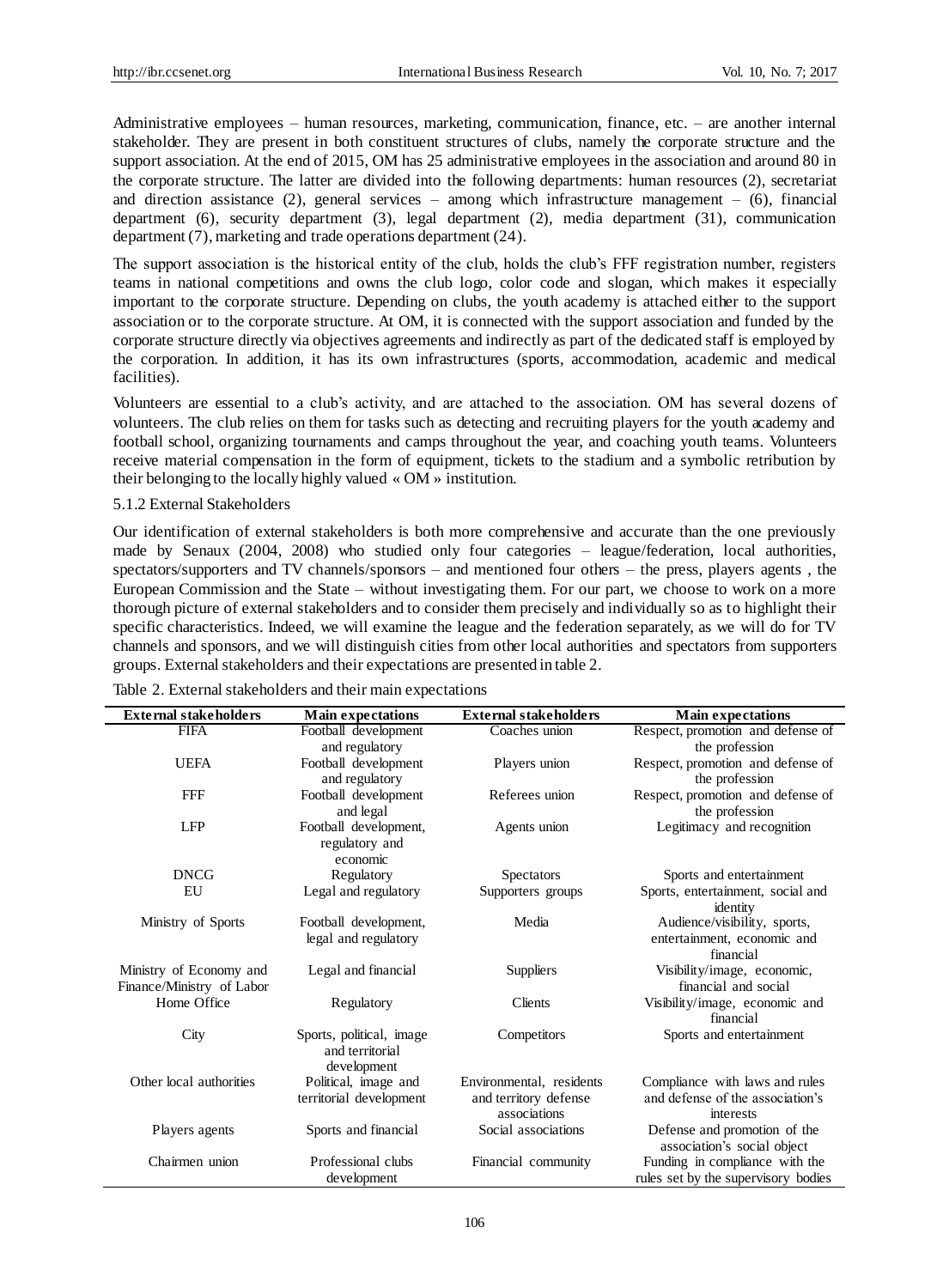FIFA, at the head of world football, leads and guides the practice in a strategic perspective. Clubs must comply with the rules of the game established by FIFA via the International Football Association Board (IFAB). UEFA is itself responsible for the development of football in Europe under the authority of FIFA. Ligue 1 clubs, like those in other championships, are directly related to UEFA for the competitions it organizes (Champions League, Europa League) and, in a less direct way, by the specifications it has established to organize and host these competitions. The FFF, in charge of amateur football, in connection with the associations, and the LFP, in charge of organizing professional football championships, are two key stakeholders for professional clubs. The organization and marketing of the competitions, income distribution, clubs promotion, etc., are core tasks of these bodies. All professional clubs, including OM, are permanently connected to these institutions. Vincent Labrune was vice-chairman of the LFP board. There is also the DNCG whose main objective is to ensure the sustainability and fairness of the competition, particularly by verifying that each club's sports investments do not exceed its financial capacity. Every year, like all French professional clubs, OM must give a balance sheet and operating account for the past season and a projection for the coming season to this institution. The DNCG has the power to demote to a lower division a club which management does not fit the enacted framework.

By its legislation, the European Union (EU) has an impact on clubs, especially on transfers as shown by the 1995 Bosman ruling. Before this date, OM plays with only three foreign players on the game sheet, while all the other players were eligible to play for the national squad. Nowadays, and for the same competition, there could be no eligible player at all. At national level, the State, through its various ministries, lays down rules to which all Ligue 1 clubs must comply. The Ministry of Sports periodically sets an objectives agreement with the FFF and contributes to the legislation of professional sports. The Ministry of Economy and Finance and the Ministry of Labor define tax rules and social laws. The Home Office regulates match organization from a security point of view. Some OM games (especially against Paris-Saint Germain (PSG)) are considered as high-risk and mobilize large numbers of police officers and stewards. In addition, the club is subject to the minister's decisions concerning the contingent of its supporters for away games.

Local authorities (city, county, region, community of communes, community of agglomerations) provide direct funding – subsidies – and indirect funding – purchase of advertising space, etc. – to clubs. Authorities also often own the sporting facilities and therefore are involved in their management. As far as OM is concerned, the Velodrome Stadium is owned by the City of Marseille and its refurbishment for Euro 2016 falls within a public-private partnership between the City of Marseille and Arema. OM is considered as the resident club but is only tenant, while the club wanted to operate the stadium. The Robert Louis-Dreyfus training center, originally the property of the City of Marseille but in which the club had invested, was recently bought by OM for 6.5 million Euros.

Players agents, key actors in the world of professional sports, represent the interests of hundreds of players and coaches. The extensive player portfolio of some agents gives them a prominent position. In OM's case several world renowned agents are involved each year – summer and winter transfer markets – in the transactions. In the last five years the club has recorded a minimum of 12 moves per season.

One must also consider the various unions: the chairmen unions (Première Ligue and Union des Clubs Professionnels de Football (UCPF)), the coaches union (Union Nationale des Entra îneurs et Cadres Techniques professionnels du Football (UNECATEF)), the players union (Union Nationale des Footballeurs Professionnels (UNFP)), the referees union (Syndicat des Arbitres de Football Elite (SAFE)) and the agents unions (Union des Agents Sportifs du Football (UASF) and Syndicat National des Agents Sportifs (SNAS)). Unions seek to defend the interests of their members, including salary. Vincent Labrune was a member of Première Ligue.

Spectators are the clubs first customers. During the 2014/2015 season, the total attendance at the Velodrome Stadium was 1 009 478 people over 19 Ligue 1 matches, meaning an average of 53 130. Supporters groups, who, by essence, are brand partisans and driven by passion, are the ultimate form of structuring in the typology of spectators. OM has nine officially recognized supporters groups accounting for more than 25 000 supporters mainly in the north and south stands of the stadium. They organize displays in the stadium and therefore are part of the show and hereby strengthen the club's attractiveness. At OM, the relationship with fans is rather atypical because since the 1980s, they manage the marketing of season tickets for the north and south stands.

The media ensure championship visibility and exposure and help strengthen and develop its social penetration. In addition, the television rights are an important part of the clubs income. For the  $2014/2015$  season, OM was the club with the second highest retribution and the second most broadcast (behind the PSG): 23 times on Canal +, 12 times on Bein Sport 1, for championship games only (LFP). It was also the most present in the written press: 13% of *L'Equipe* newspaper front pages (Office de Justification de Diffusion (OJD)) and 75% more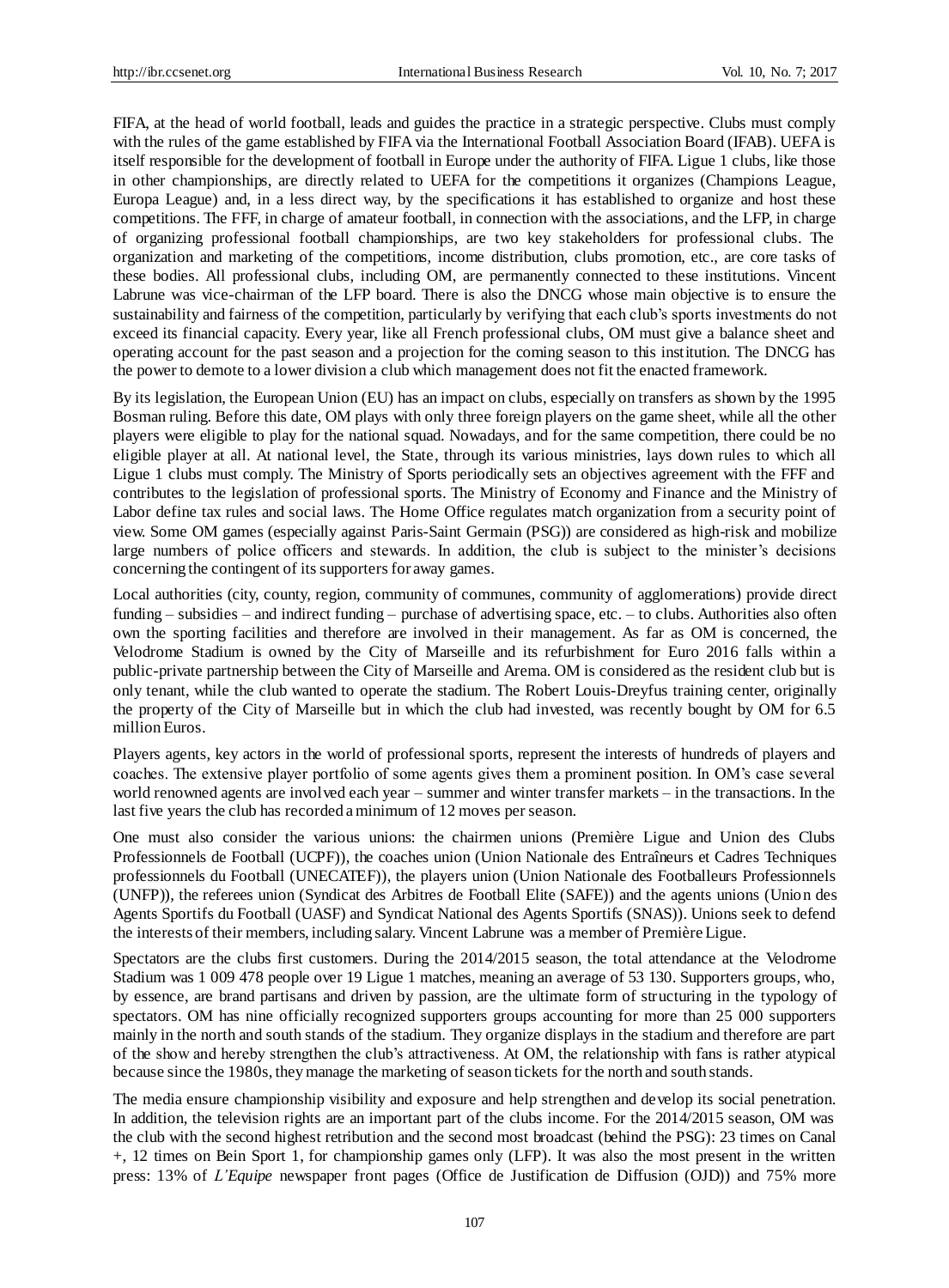presence than any other club in the national press (Datops). It is also the most followed French club on digital media and social networks (4.8 million followers on Facebook and 1.7 million followers on Twitter).

Professional football clubs rely on suppliers for the part of their event organization and promotion activity they want to outsource (logistics, maintenance, cleaning, security, reception, catering, public relations, ticketing, etc.). In some cases, clubs and suppliers operate via the barter exchange model. They are in turn suppliers and customers. Thus, OM uses Etic Group as a supplier for hospitality services and Etic Group is itself a client of the club (seasonal renting of a hospitality box).

Clients are another group of external stakeholders. Among them, sponsorship is an important part of the marketing revenues for professional football clubs, which are an essential part of their total revenues (approximately 30% for the 2014/2015 season). OM has had around 300 clients over the last five seasons and sponsorship accounted for about 31 million Euros in the 2014/2015 105 million Euros budget.

Competitors can be of different nature. First, there are the other clubs with which the competition is not only on the sports level (national and European competitions, recruitment) but also on the economic level (sponsorship) and media coverage level. Then, competition can also come from other actors who offer sports entertainment other than football or even outside the world of sports. Indeed, OM faces competition with more or less attractive national and European clubs and, outside football, must also cope with other forms of competition such as the one with the Rugby Club Toulonnais on some aspects of its offer.

Environmental, residents and territory defense associations can be an important opposition force against clubs in development, building, refurbishment or rehabilitation programs, like stadiums or training centers, may the clubs be simple tenants, operators or owners of the infrastructures. The association « En toute franchise », representing the interests of independent traders around the stadium, appealed to the Conseil d'Etat against the refurbishment of the Velodrome Stadium and the planning of the stadium surroundings (building of a 25 000 sqm mall). Social associations for their part use the clubs opinion leadership to promote, defend and develop the missions of general interest they carry out. OM considers itself as a defender of multiculturalism and anti communitarianism.

Finally, the financial community is able to provide the capital required to develop a significant economic sector (Ligue 1 clubs altogether weigh 1.5 billion Euros (LFP)). However clubs can only be funded by financial institutions in compliance with the rules set by the dedicated supervisory and management bodies.

If this stakeholder identification was performed by highlighting the characteristics of OM, it reflects more broadly the panorama of all Ligue 1 clubs.

#### *5.2 Prioritization of Club Stakeholders*

Based on Mitchell et al.'s (1997) analytical grid, Table 3 presents the attributes for each of them (except managers themselves) in the OM case.

We clearly identified seven definitive stakeholders, ten dominant, three dangerous, one demanding, and twelve discretionary. In two cases, the classification varies according to individual actors that make up each stakeholder category: definitive/dangerous and definitive/dominant. We believe that our prioritization of stakeholders carried out on the basis of the OM case is in fact valid for all Ligue 1 clubs except in some cases such as the youth academy regarding the power criterion or supporters regarding the urgency criterion.

We can compare our results with those of Senaux (2004, 2008) when it is possible because, as previously mentioned, only a few stakeholders are taken into account by the author. If they are similar regarding shareholders and players, they differ somewhat for other stakeholders. The support association is considered by Senaux as a rather dormant stakeholder that can become dominant or definitive. We consider the support association to be dominant. It has legitimacy and its main power lies in owning the club's affiliation number to national competitions. However and according to us its status does not allow it to impose any urgency on SASP OM. For Senaux, the league and the federation are probably dormant but have the ability to become dominant or even definitive. The disassociation of the league and the federation brought us to consider the first as definitive and the second as discretionary. According to us the FFF, which is in charge of amateur football and linked to support associations rather than to professional clubs, cannot really influence clubs. Then Senaux classifies local authorities as discretionary. It seems to us the City of Marseille should be considered differently than other local authorities that we also list as discretionary. Indeed, the City, as the owner of the Stade Vélodrome, undeniably has power and legitimacy, and therefore is classified as dominant. For Senaux, supporters are *a priori* definitive stakeholders but can in some situations be only dominant or dangerous. In OM's case, supporters are undoubtedly definitive stakeholders but their importance may vary for other clubs depending on the supporters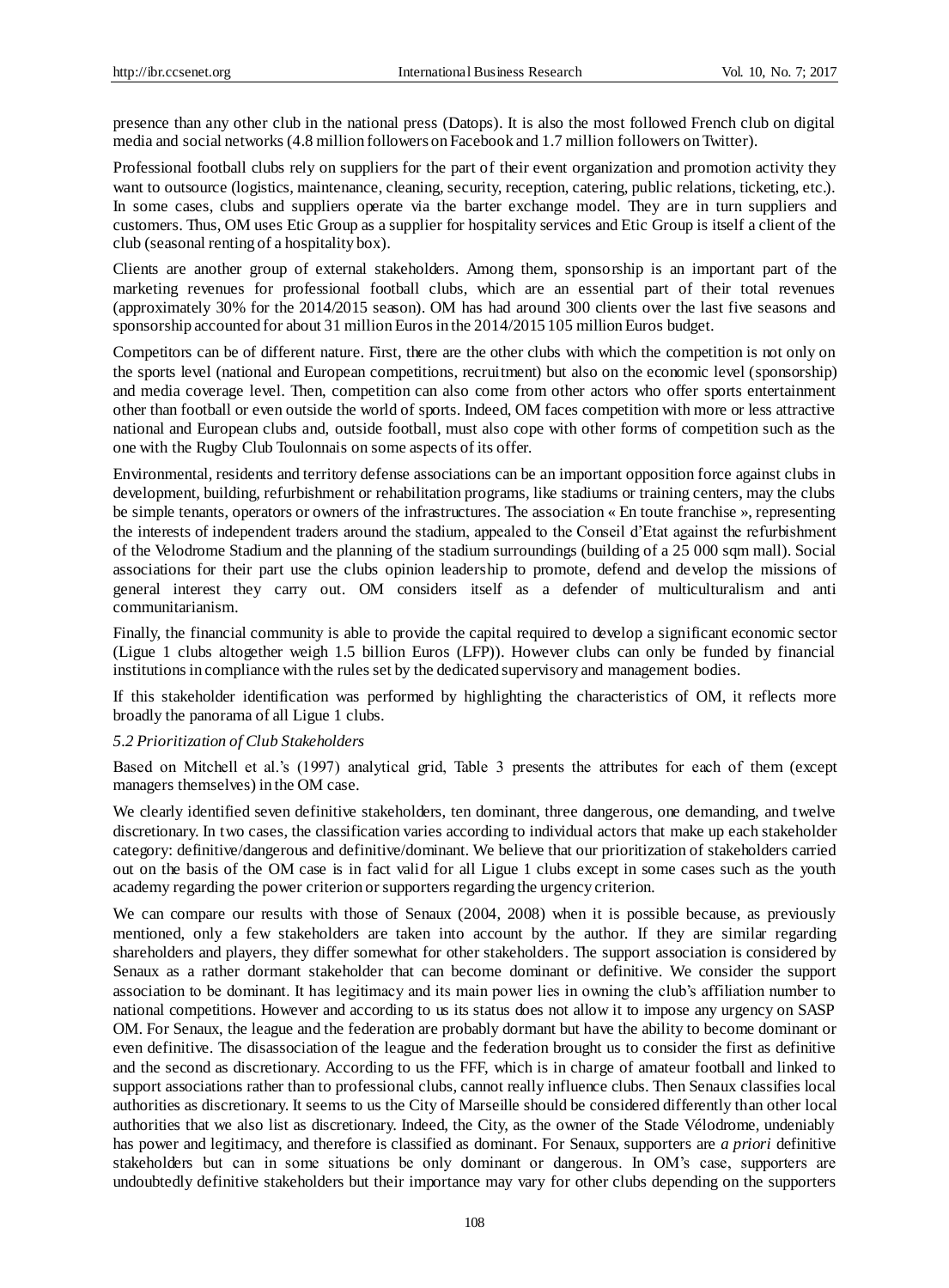groups organization, on numbers, on the amount of passion and support they show or on their presence in the media and their importance in the club's image. According to Senaux, TV channels are dormant and can become dominant if TV rights are commercialized on an individual basis. We believe they are for OM either dangerous or definitive stakeholders depending on their legitimacy. The most renowned and followed mainstream media influence the club's image and notoriety and therefore are treated by the club with special attention contrarily to the multitude of recently born OM centered media which legitimacy is not recognized.

Table 3. Stakeholder attributes and type

| <b>Stakeholders</b>                                         |                | <b>Attributes</b> | <b>Type</b>    |                      |
|-------------------------------------------------------------|----------------|-------------------|----------------|----------------------|
|                                                             | Power          | Legitimacy        | Urgency        |                      |
| <i>Internal</i>                                             |                |                   |                |                      |
| Owners                                                      |                | Yes               | Yes            | Definitive           |
| Coaches/General managers                                    |                | Yes               | Yes            | Definitive           |
| Players                                                     | Yes            | Yes               | Yes            | Definitive           |
| Technical and medical teams                                 | N <sub>0</sub> | Yes               | N <sub>o</sub> | Discretionary        |
| Team collaborators                                          | N <sub>o</sub> | Yes               | N <sub>0</sub> | Discretionary        |
| Administrative employees                                    | N <sub>0</sub> | Yes               | N <sub>o</sub> | Discretionary        |
| Support association                                         | Yes            | Yes               | N <sub>0</sub> | Dominant             |
| Youth academy                                               | Yes            | Yes               | N <sub>0</sub> | Dominant             |
| Volunteers                                                  | N <sub>o</sub> | Yes               | No             | Discretionary        |
| External                                                    |                |                   |                |                      |
| <b>FIFA</b>                                                 | N <sub>0</sub> | Yes               | N <sub>o</sub> | Discretionary        |
| <b>UEFA</b>                                                 | Yes            | Yes               | N <sub>o</sub> | Dominant             |
| <b>FFF</b>                                                  | N <sub>o</sub> | Yes               | N <sub>o</sub> | Discretionary        |
| <b>LFP</b>                                                  | Yes            | Yes               | Yes            | Definitive           |
| <b>DNCG</b>                                                 | Yes            | Yes               | Yes            | Definitive           |
| EU                                                          | Yes            | Yes               | N <sub>o</sub> | Dominant             |
| Ministry of Sports                                          | N <sub>0</sub> | Yes               | N <sub>o</sub> | Discretionary        |
| Ministry of Economy and Finance, Ministry of Labor          | Yes            | Yes               | N <sub>o</sub> | Dominant             |
| Home Office                                                 | Yes            | Yes               | Yes            | Definitive           |
| City                                                        | Yes            | Yes               | N <sub>o</sub> | Dominant             |
| Other local authorities                                     | N <sub>0</sub> | Yes               | N <sub>0</sub> | Discretionary        |
| Players agents                                              | Yes            | N <sub>o</sub>    | Yes            | Dangerous            |
| Chairmen union                                              | N <sub>o</sub> | Yes               | N <sub>o</sub> | Discretionary        |
| Coaches union                                               | Yes            | Yes               | N <sub>o</sub> | Dominant             |
| Players union                                               | Yes            | Yes               | No             | Dominant             |
| Referees union                                              | N <sub>0</sub> | Yes               | No             | Discretionary        |
| Agents union                                                | N <sub>o</sub> | Yes               | No             | Discretionary        |
| Spectators                                                  | N <sub>o</sub> | N <sub>0</sub>    | Yes            | Demanding            |
| Supporters groups                                           | Yes            | Yes               | Yes            | Definitive           |
| Media                                                       |                | Yes/No*           | Yes            | Definitive/Dangerous |
| Suppliers                                                   |                | Yes               | N <sub>o</sub> | Dominant             |
| Clients                                                     |                | Yes               | Yes/No**       | Definitive/Dominant  |
| Competitors                                                 |                | N <sub>o</sub>    | Yes            | Dangerous            |
| Environmental, residents and territory defense associations | Yes            | N <sub>o</sub>    | Yes            | Dangerous            |
| Social associations                                         |                | Yes               | N <sub>o</sub> | Discretionary        |
| Financial community                                         |                | Yes               | N <sub>o</sub> | Dominant             |

\*: depending on individual media. \*\*: depending on individual clients.

# **6. Results and Discussion on the Management of Club Stakeholders**

In what framework do the relationships between the club manager and the most important stakeholders take place? In other words, what are the mechanisms and processes at the manager's disposal or established by them to deal with these stakeholders expectations (Freeman, 1984)? Our analysis will be limited to only the definitive stakeholders that are unequivocally qualified as such above, i.e. those are the most important to be considered by managers following Mitchell et al.'s (1997) prioritization method. We will attempt in particular to characterize the club practices in reference to the various types of stakeholder management defined by Friedman and Miles (2006): manipulation, therapy, informing, explaining, placation, consultation, negotiation, involvement, collaboration, partnership, delegated power and control. The analysis will mobilize more widely extent literature. This will bring us to make some managerial recommendations that we hope helpful for all professional football clubs. In particular, we will specify the nature of the dialogue with each of the studied stakeholders we advocate. As mentioned by Michie and Oughton (2005), good governance requires that clubs communicate not only with their shareholders, but also with other stakeholders.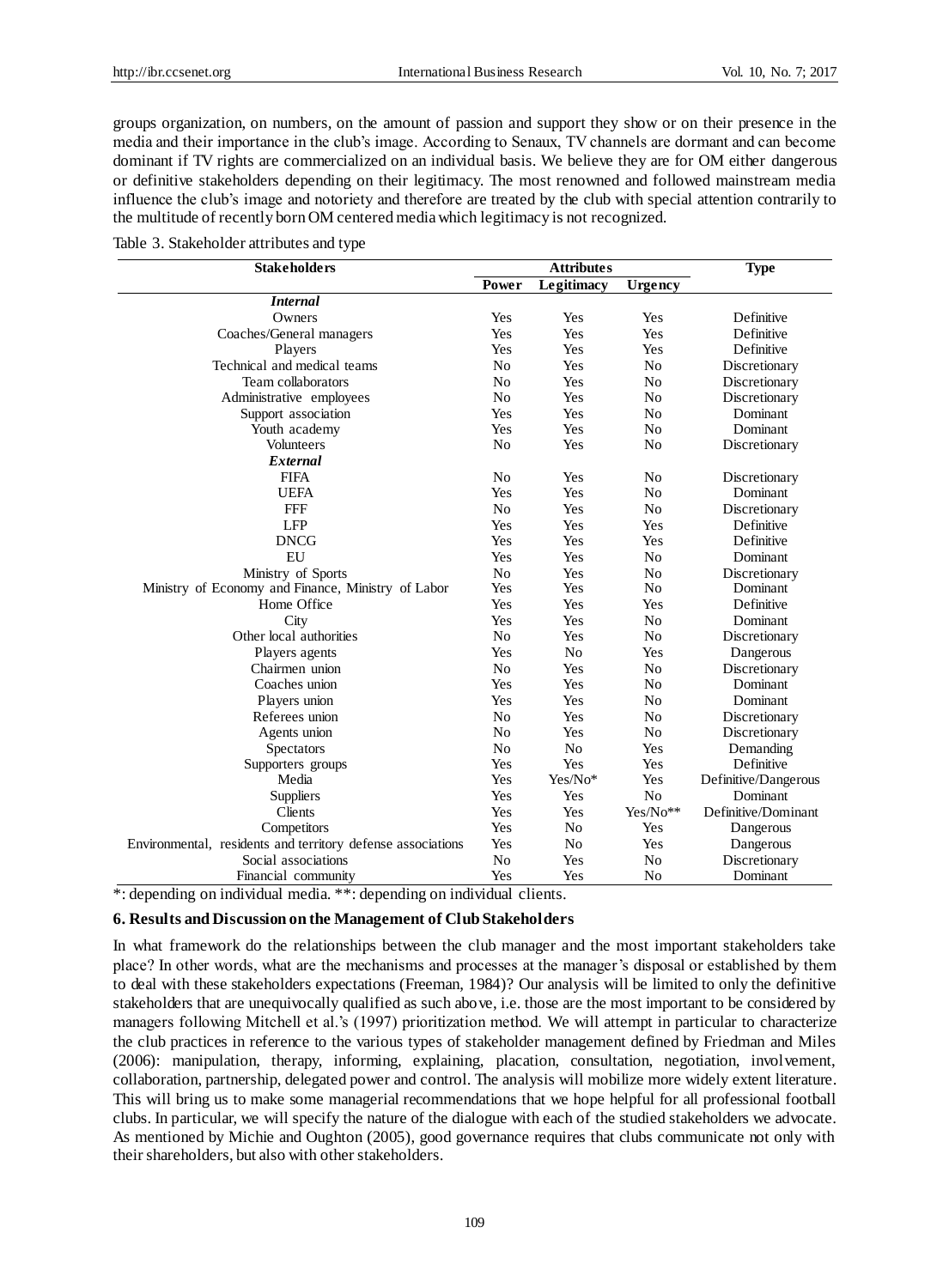#### *6.1 Owner*

The relationship between a club director and a club owner (when they are not the same person) is essential. It takes place within the Board of Directors or within the Supervisory Board and the Management Board depending on the legal structure of the club. Between 2001 and 2011, OM was operated according to this last formula. The members of the Supervisory Board were appointed by the majority shareholder. There were seven members on the Supervisory Board and, two to three members on the Management Board. The Supervisory Board met every three months unless an emergency was important enough to provoke an extraordinary meeting. The decision-making process being much shorter, the transition to a Board of Directors reflects the company's wish to facilitate and streamline the relationship between the shareholder and the chairman of the club. The Board of Directors is composed of six to eight members among whom two members represent the employees of the administrative department and attend meetings in an advisory capacity. The Board of Directors meets once every two months. As in any company, the chairman must meet the owner's expectations and may be revoked by the Board of Directors or the Supervisory Board if such is not the case. This is what happened in June 2011 for Jean-Claude Dassier, then chairman of OM, who was dismissed by the Supervisory Board. The shareholder then appointed Vincent Labrune as club chairman and the transition to a Board of Directors mentioned above was made. The relationship between the club chairman and its owner is institutionalized and similar to what happens in any business. Beyond the sporting dimension, economic issues are of utmost importance in the relationship with the owner, and the latter sets the tone. If the former owner – Robert Louis-Dreyfus – tolerated recurring losses, it is quite otherwise with Margarita Louis-Dreyfus who demands a remediation of accounts. Consequently, the club made a 380 000 Euros profit for the 2012/2013 season – the first time since 2009 – thanks to the efforts made to reduce spending (especially a 23% decrease of the payroll compared to the previous season). This consolidation of the club's accounts in the last few seasons however has had a negative effect on the quality of the player capital and on football performances. It should be noted that, in general, unlike traditional companies, profitability is not as important for the club owners whose satisfaction should be considered in other areas. For an owner, the club can be a value-creation and a reputation tool for all his activities and can create a communication and emotional synergy and thus become a powerful means of adherence, contagion, etc. The case of Robert Louis-Dreyfus, OM's owner from 1996 to 2009, shows that two of the Louis Dreyfus Group companies were successively the club's main partner: Neuf Telecom from 2003 to 2008 and Direct Energy from 2008 to 2010. They benefited *de facto* from the club's likeability and penetration which enabled them to develop their activities more quickly on the club's territory. In 2006, Neuf Telecom chose Marseille as its main call center and customer relations center. The idea of profit maximization clearly does not suit sports organizations in favor of an alternative behavior consisting in maximizing a utility function incorporating other elements, which may be subject to a minimum profit or maximum loss constraint (Goddard and Sloane, 2005; Sloane, 1971, 2006; Zimbalist, 2003).

The relationships with owners correspond certainly to the «control » type of management which is the highest level of participation in Friedman and Miles' (2006) typology. Owners are at the heart of the decision-making process. In this respect the aim for a club director is to keep the owner informed of the club's strategies and policies and to have them validated. At all time the owner's opinion and requirements in terms of sports projects (e.g. choice of the coach), economic matters (e.g. bank guarantee or not) or club development (e.g. training facilities development) must be taken into account. Face to financial and operational difficulties and challenges, it is necessary to improve corporate governance practices, financial reporting and risk assessment procedures (Hamil et al., 2004).

We deduce from this analysis the following recommendations for professional football clubs, including the fact to have more frequent meetings than those officially planned (board meetings…) (Table 4).

Table 4. Managerial recommendations for the stakeholder «Owner »

● Organize meetings with the owner at three key moments of a season: pre-season (sport situation, financial situation), winter break (mid-season appraisal, adjustment of the resources) and end of season (season report, perspectives).

● Maintain dialogue with the owner outside these three key moments, throughout the season via interim reports.

● Depending on current situation, set up regular, possibly daily contacts with the owner (phone, text messaging, videoconference, emails…).

● Improve corporate governance practices, financial reporting and risk assessment procedures (sports and economic).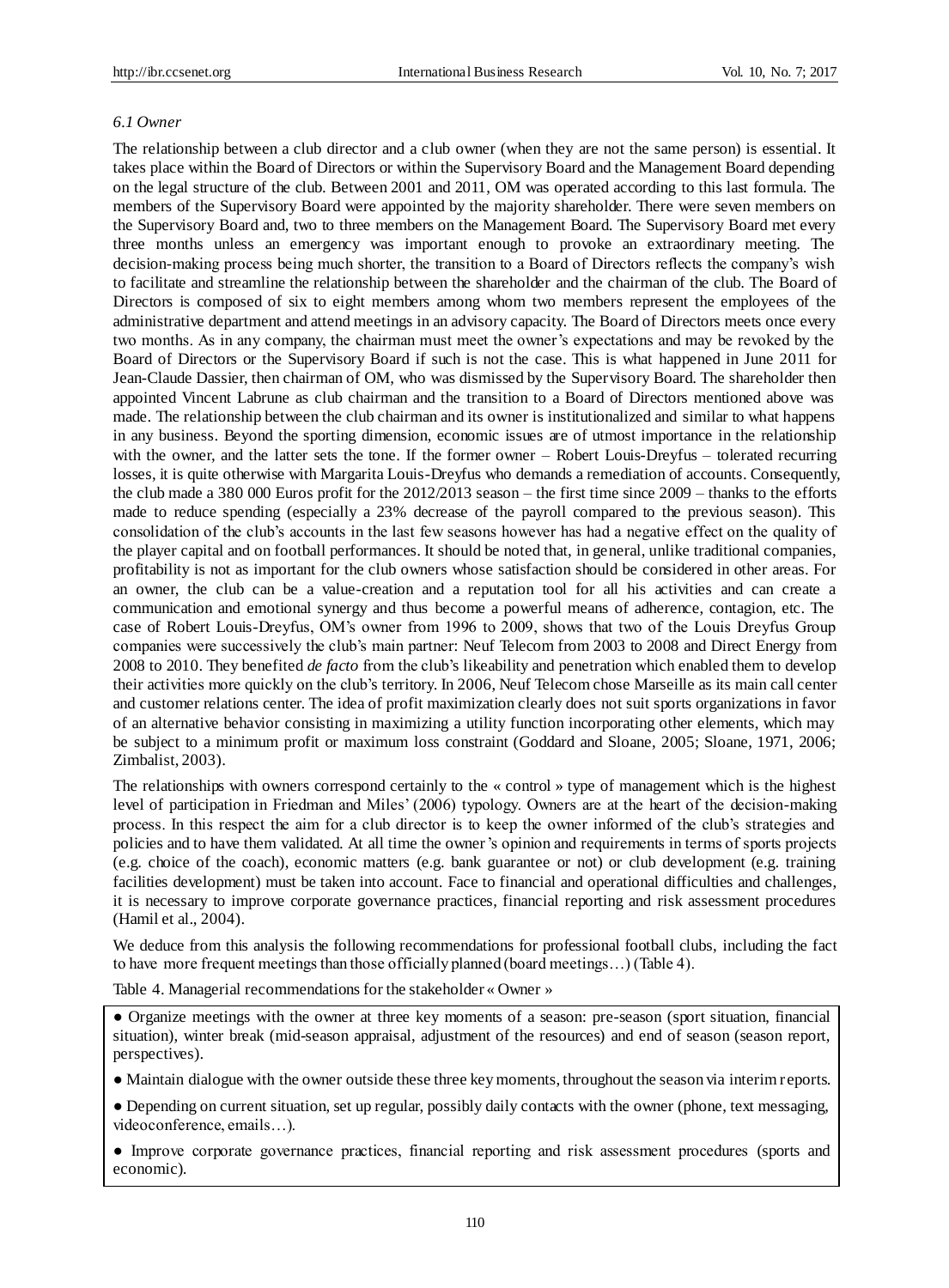# *6.2 Coach/General Manager*

Relationships between director and coach/general manager start at the time of contract negotiation, which is a good time to exchange on each other's expectations and which continues over time. Meetings frequency increases in specific situations that concern either the coach/general manager personally like a desire to leave the club, contract ending, salary renegotiation, etc., or more generally the team especially in case of poor performance or for transfers (buying and selling players). At OM, there are consultation meetings every two weeks, and obviously meetings that can be held on a daily basis according to current events. While the assessment of « intrinsic » results is performed by the corporate manager, «technical » assessment goes through procedures that fall within the technicians' expertise: the general manager will discuss with the coach on how all sports issues are conducted. One should note the very important place of informal relationships with the co ach, which has advantages but also generates biases. The relationship is based on a collaborative model as this stakeholder is seen as an essential component of the general strategy (Svendsen, 1998).

The management concerning the coach/general manager seems to correspond to the «delegated power » type in reference to Friedman and Miles (2006). Indeed this stakeholder owns the sports expertise which makes them a vital element of the club and the guarantor of its sports policy. This expertise is related to the dynamic social construction of coaching knowledge in a highly competitive environment (Jones et al., 2003) and in particular to the capacity to allow a better team cohesion thanks to higher levels of engagement in social support, training and instruction, positive feedback, and a democratic style (Westre and Weiss, 1991). The club manager therefore delegates sport power to the coach or general manager. In return, the club manager will assess him on his results and will continuously make sure that they match the objectives.

A close and almost permanent (daily) dialogue, often more informal than formal, with this essential stakeholder is necessary (Table 5).

Table 5. Managerial recommendations for the stakeholder «Coach/General manager »

● Plan meetings according to key sports moments: pre-season in June and July (set sport objectives), before the winter break in December (mid-season report, adjustment of the resources and complementary recruiting during the winter transfer market) and end of season in may (season report and preparation for the next season).

● Organize meetings per blocks of about four league games or monthly meetings.

● Have additional meetings according to the evolution of the club's situation (lack of results, ethical issue, contractual situation of the coach/general manager…).

● Create the favorable conditions for the deployment of the coach' sports expertise.

## *6.3 Players*

Like for coach/general manager, on the negotiation phase prior to recruitment is the time for officers to assess the players – essentially financial – expectations and to answer them. Then, relationships take place over time and the parties meet more or less frequently depending on performance, contract and transfers. During the period of the contract, it is important for officers to develop and maintain stable and lasting relationships with the players (and their representatives) as they are the centerpiece of the club's performance. Apart from meetings with the players (and their representatives) for salary negotiations, meetings are held on a more informal level. At OM, relationships with players often take place with the general manager, the coach or even the agent. In addition to individual meetings, there are group meetings between the manager and the team during which opinion leaders express themselves on topics such as premiums, crisis situations, etc. To keep players in the best conditions (especially those considered as «star » players with a high potential), OM provides and pays for various services such as luxury concierge service, personal protection services, etc. In the same way as with the coach/general manager relationship, a truly collaborative approach is used towards players as they are at the heart of the club's general strategy (Svendsen, 1998) and as their performances greatly contribute to the club's development.

For the club manager players are both a sports capital and an economic capital which brings to consider the «partnership » type of management mentioned by Friedman and Miles (2006). The aim is to increase the value of the economic capital a player represents and to increase his efficiency on the pitch. The manager must make sure the players respect their sport obligations (individual behavior, collective performance). More generally, in relation with the coach/general manager he must create the conditions for the team success by trying to foster relationships and cooperative behavior among players. Teamwork is viewed as a synergetic process in which the efforts of the cooperative group surpass individual efforts and ineffective communication or lack of trust are considered likely to hinder or not support a team effort (Scarnati, 2001). Team effectiveness can also be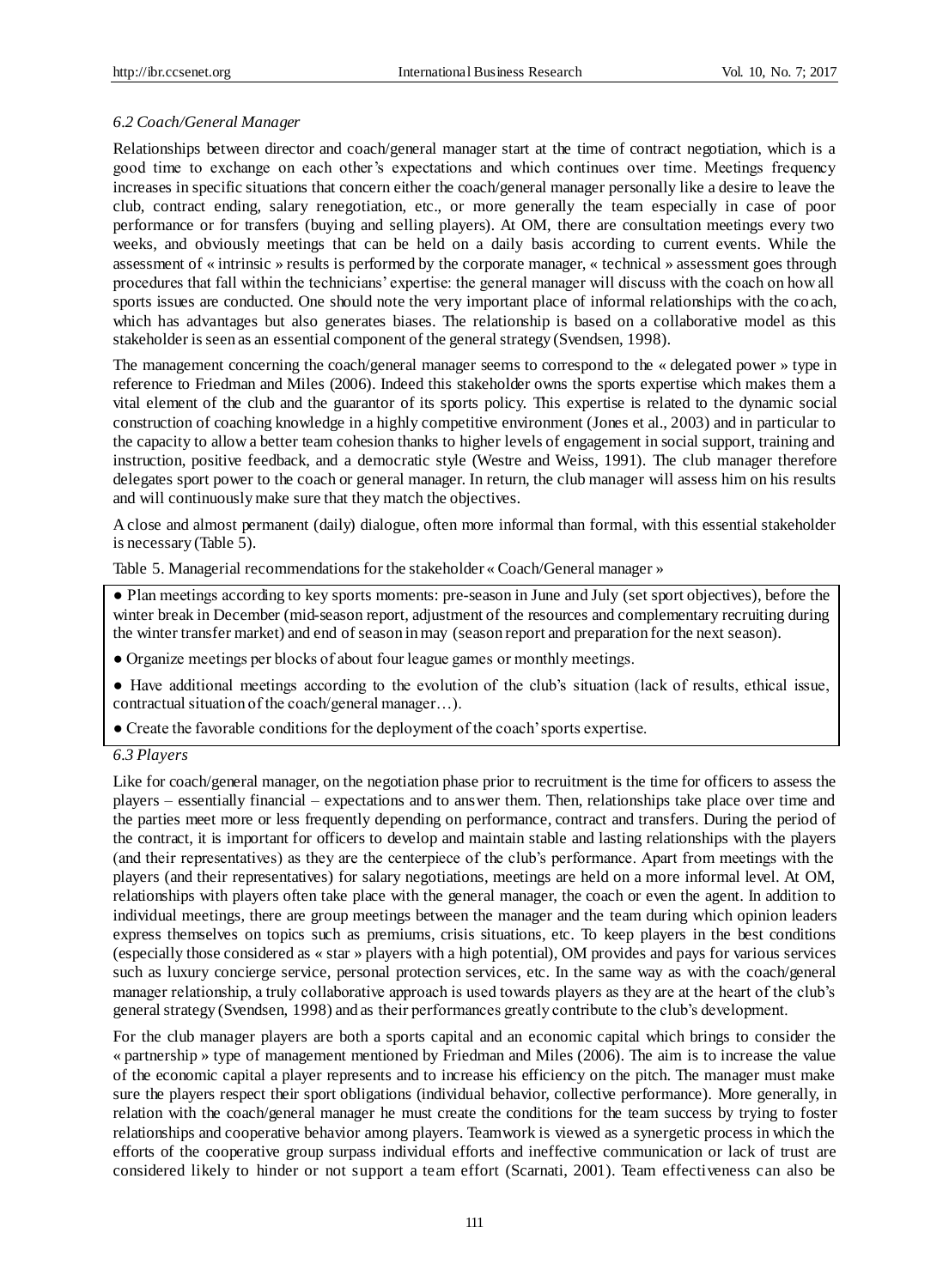improved by a better management of team conflicts with personal audit as a tool (Opute, 2012). In an economic point of view, the manager must take into account their contractual situation, aim at maximizing the sports aspects (players are an intangible asset), and include the latter in the club's marketing strategy (market valuation of the image). A strong partnership links the club and the player as the player's good performances not only contribute to the club's good health but also to his own career development.

In this respect, individual and collective meetings should be planned to build and maintain a close relationship and actions must be devised in a team building perspective (Table 6).

Table 6. Managerial recommendations for the stakeholder «Players »

● Organize individual meetings at the three key moments of the season: pre-season (definition of the objectives), winter break (mid-season report, squad adjustment through loan or transfer), and end of season (season report, transfer, contract renewal).

● Organize occasional individual meetings according to the player's contractual situation.

● Plan collective meetings at the key moments of the season, on match day, after remarkable performances or in case of insufficient results.

● Achieve a good distribution of roles and undertake actions in favor of teamwork and conflict management to increase individual and collective performances.

#### *6.4 LFP*

For definitive external stakeholders that have an essentially regulatory influence on clubs, there is the LFP. The club does not take any specific action to meet this stakeholder's expectations as they are perfectly known and relatively stable over time. The club is simply attentive to its topical requests when a specific problem arises. Some units – general management and the legal department in most cases – are responsible for dealing with its regulatory requirements, which is the case at OM. With the issues and problems that can occur during a season, clubs commission a representative among their members to defend their interests. For example, whenever one of its members is heard by the LFP Disciplinary Committee, OM sends a representative who is most often the chief legal officer. The relationship with this stakeholder is of the risk management type in order to limit reputation damage or sanctions (Friedman and Miles, 2006).

A «delegated power » characterizes de facto the relationship with the LFP. As the governing body for professional football the latter initiates relationships with clubs. It organizes meetings with all the clubs managers. Moreover and according to circumstances it can plan meetings about commercial, ethical, disciplinary, sports, security... aspects. The club must therefore be available.

To go further, in the aim of maintaining and defending the club's interests, we recommend the manager continuously try to influence the LFP decisions (negotiations and distribution of commercial rights, fixtures, disciplinary decisions…) (Table 7).

Table 7. Managerial recommendations for the stakeholder «LFP »

● Influence and lobby the various LFP committees to preserve the club's interests.

● Request meetings with the decision-makers on specific points (for example, to arrange fixtures before and after European games).

#### *6.5 DNCG*

Regarding DNCG, the reasoning is similar to that developed for LFP. This stakeholder's expectations are known and stable. The club financial department is responsible for being kept informed of any change in the rules and procedures (transmission of past and projected balance sheets, hearings...) and for preparing the documents that have to be transmitted. The chairman is of course liable of meeting DNCG's expectations. However, some situations may require the intervention of the owner. For example, in June 2001, Robert Louis-Dreyfus, as OM owner (he was also chairman at the time), had to provide a bank guarantee at DNCG's express request, to compensate the past season losses and have the club be authorized to play in Ligue 1 for the following season. As with LFP, the relationship with DNCG is of the risk management type to limit sanctions in case of poor financial management (Friedman and Miles, 2006).

Because of its position in the hierarchy (supervisory and control body for professional football), it is «control » in reference to Friedman and Miles (2006) that seems obvious for the DNCG stakeholder. Management possibilities for this stakeholder are very limited given the binding framework in which the relationship takes place. Indeed the club manager has to provide DNCG with a pre-season projected budget, a mid-season report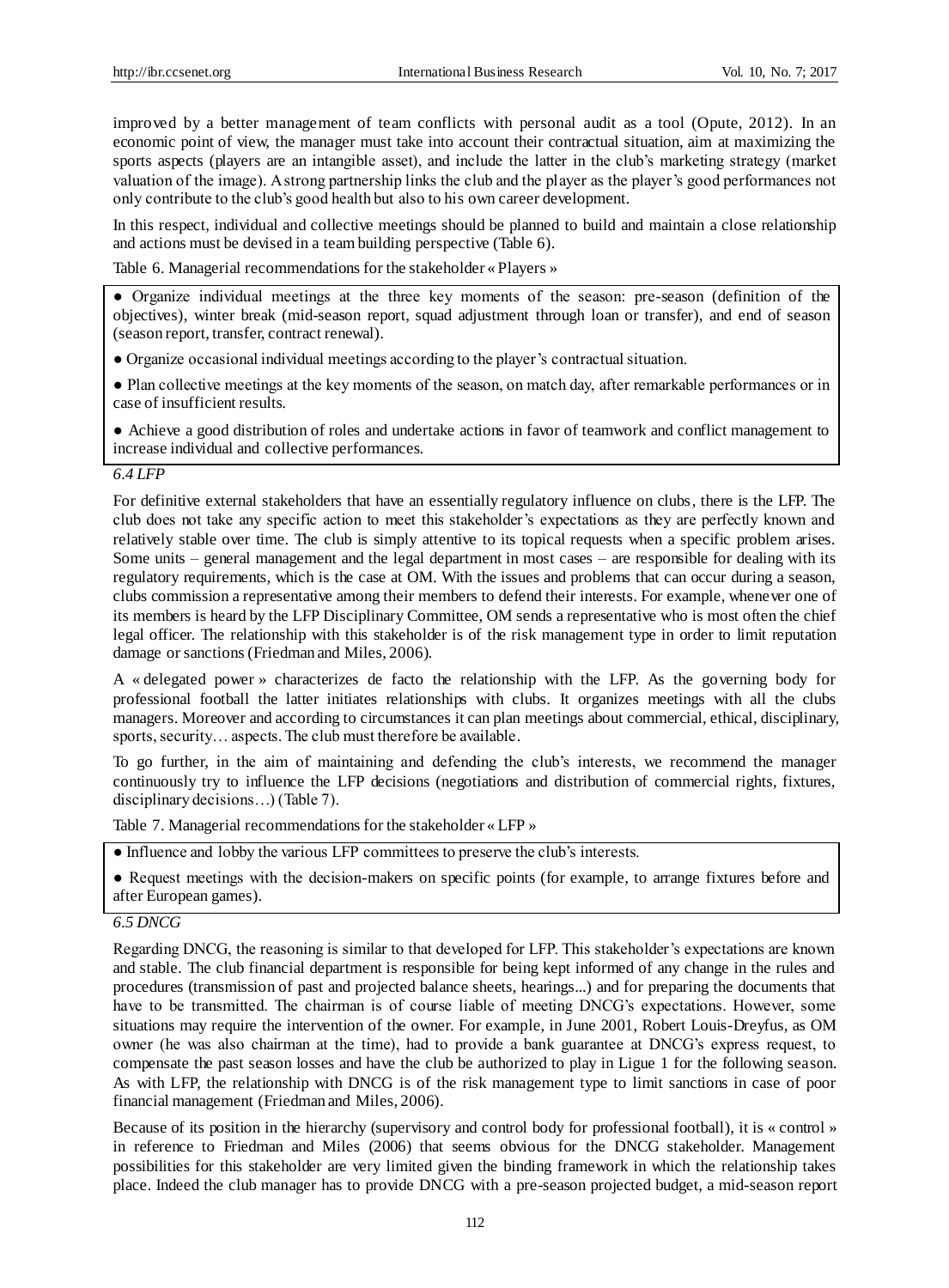and an end-of-season statement. On DNCG's request, the manager might also have to provide additional accounting documents.

Thus, the only valid recommendation with regard to this stakeholder is to be amenable and cooperative (Table 8). Table 8. Managerial recommendations for the stakeholder «DNCG »

● Try and establish a trusting relationship with DNCG by providing all necessary elements in due time.

#### *6.6 Home Office*

Concerning relationships with the Home Office, clubs must be attentive to its topical requests. The clubs chief officer is informed of high-risk matches and of any restriction so that clubs comply with these requirements. OM is one of the most closely watched clubs not only because of the number and versatility of its supporters, but also because of its history with other Ligue 1 sides. Several collaborators have all or part of their mission focused on security during the games, supporters behavior and the club's relationship with the supporters and with the authorities.

We believe the relationship with the Home Office corresponds to the «collaboration » in Friedman and Miles' (2006) typology. The Home Office establishes a classification for high-risk games (supporters and spectators flow management) and asks the clubs to make required arrangements. Clubs have a specific correspondent at the Home Office to discuss decisions.

In these conditions, it is important that the manager answers to the specifications regarding public events safety in a timely and optimal way (Table 9).

Table 9. Managerial recommendations for the stakeholder «Home Office »

● Anticipate potential high-risk games as soon as fixtures are announced.

• Show the Home Office that the club mobilized all necessary resources to ensure that each game takes place under optimal security conditions.

#### *6.7 Supporters*

Relationships between the club chairman and the supporters groups depend strongly on the club's history and culture. In all cases, it is important to establish good communication with them (Michie and Oughton, 2005). Supporters represent the 12th man of the team in the sense that they are considered to contribute to team performances (Davies et al., 1995) because their encouragements lead players to excel (Svendsen, 1998). Therefore a collaborative relationship must be established with this stakeholder. At OM, meetings are held at the beginning of the season and during special events («risky » away games, finals, etc.). The club and the supporters groups are also in constant and direct contact through some of the club members' functions (employees working for the security service, for example). Moreover, in the case of strong supporters dissatisfaction, clubs directors are forced to see their representatives. For example, in 1999, due to unsatisfactory sports results, Marseille supporters ransacked part of the stand they had been assigned to in the Geoffroy Guichard stadium in Saint-Etienne and a few days later, prevented all access to the Commanderie training center, damaged some of the players' cars and even forced a French international player to hide in a car boot to leave the center. Following this demonstration of anger, the club's directors met the supporters groups at their request to find a form of consensus in order not to jeopardize the club's activity. This example shows the relationship with this specific stakeholder comprises a risk management part that can decisive in some critical situations (Friedman and Miles, 2006). Another event is interesting to understand the nature of the relationship between the club and its supporters. In 2006 for a PSG/OM game, the supporters groups saw the number of seats for visiting fans cut down and later allocated in stands that did not satisfy them in terms of safety. To show his support, Pape Diouf, then chairman of the club, decided to send a team of young players and players lacking regular match action. This decision displeased the LFP and the media as PSG/OM «Classicos » are a highlight of the season and make a record audience. This example illustrates the fact that stakeholder management implies to find a balance between the various interests (Freeman, 1984). This task is particularly difficult because of their potentially large number and their sometimes contradictory and conflicting expectations. It is, for Svendsen (1998), a characteristic ability of successful companies, which does not mean that the interests of all can be satisfied at all time. More generally, the OM case illustrates, albeit in a particularly high degree, the importance of the relationship with the supporters and the fact that this relationship differs from the usual relationship between a firm and its clients (Michie and Oughton, 2005).

For supporters groups the management is on the register of «involvement » in Friedman and Miles' (2006) typology. Supporters groups are at the same time a «dramaturgical » issue (which contributes to the show and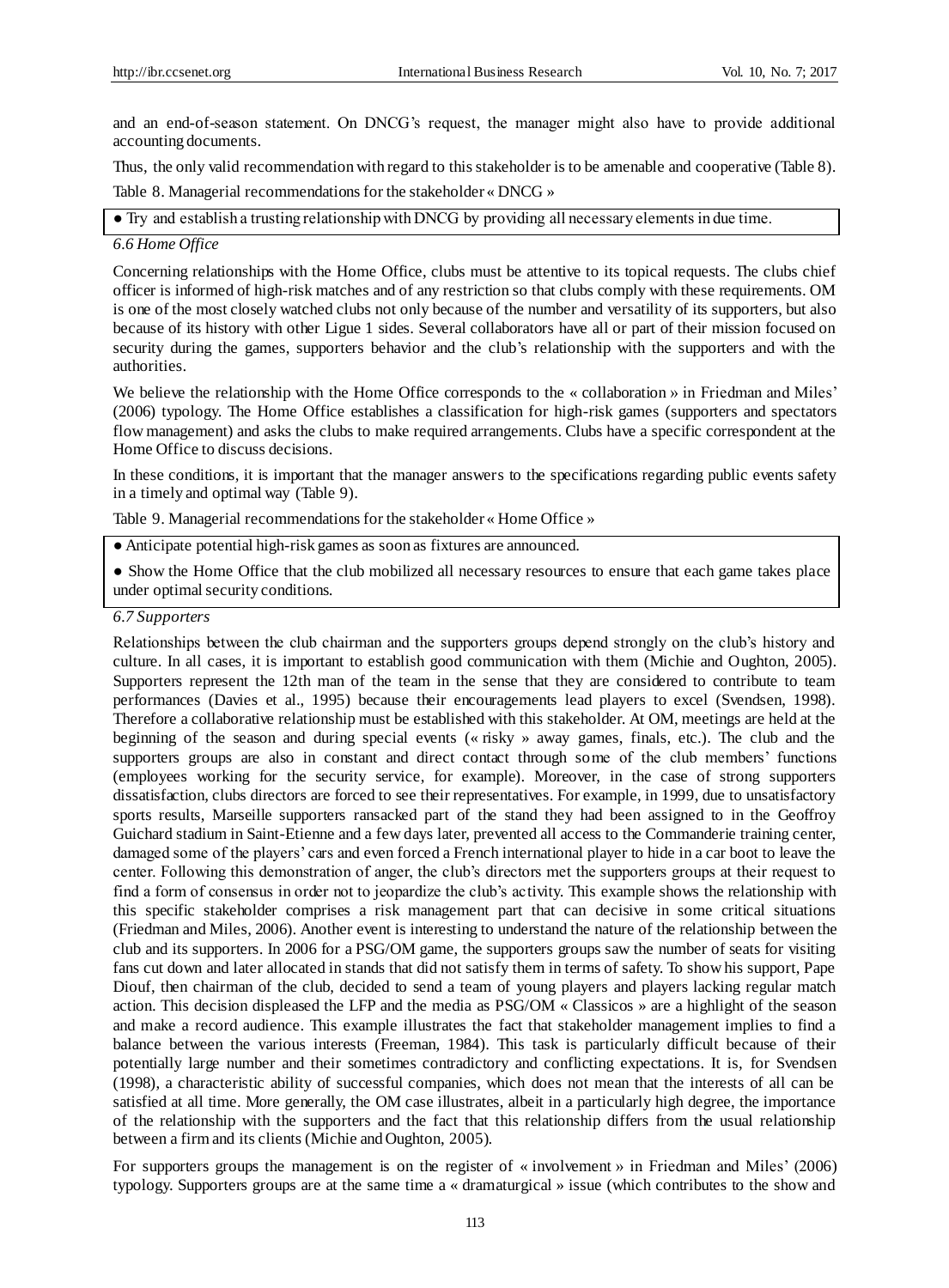therefore to writing the games and the clubs history) and an economic issue. They can also be a nuisance for the club. On logistical aspects (preparing fan displays) and security and financial aspects, the manager has to impose very strict specifications to the supporters groups.

In these conditions, it is important to implement mechanisms that favor supporters involvement based on communication (Michie and Oughton, 2005). The set up of a fans virtual community may be a lever on which to play in facilitating dialogue with supporters, especially with the most influential members of the community (Healy and McDonagh, 2013). So the manager must have direct and regular relationships with the legal representatives of the supporters groups and be open to new communication mode (Table 10).

Table 10. Managerial recommendations for the stakeholder «Supporters groups »

● Define a meeting schedule with the supporters groups representatives at key moments of the season: in pre-season to present the club's expectations on various aspects (security, displays…) and plan the following meetings (with the club and team staff), in mid-season for a mid-season report and possible adjustments, and at the end of the season for a season report and corrective action.

- Organize specific meetings (for example before difficult games, or to prepare an important home game).
- Encourage the set up of a fans virtual community.

### **7. Conclusion**

It is clear from our research that stakeholders play an important role in how clubs are managed, especially those considered as definitive given their power, legitimacy and urgency attributes. The relationships with the latter, studied in the OM case, can be of different type, ranging from involvement to control. It appears that the club tries as much as possible to take their expectations into account. This is not always done through pre -defined procedures, as a significant part of the relationships remains informal. Stakeholder management recommendations have been made to improve the clubs practices by considering the specific nature of each relationship, the importance of dialogue in the relationship, the articulation of the formal and informal dimensions of the relationship, the regularity of the relationship and the flexibility of the relationship.

Future research could be made to complete this study by analyzing other stakeholders, notably those with two attributes (dominant, dangerous and dependent). It would give a more thorough vision of the variety of actors in a professional club's environment and help appreciate the increased complexity of the clubs' objective function that encompasses multiple arguments (sports, economic, social…) thus reflecting the search for a multidimensional performance accordingly to a variety of stakeholder expectations.

#### **References**

- Adler, P. A., & Adler, P. (1987). *Membership roles in field research*. Thousand Oaks: Sage Publications. https://doi.org/10.4135/9781412984973
- Anderson, S. R., Bryson, J. M., & Crosby, B. C. (1999). *Leadership for the common good fieldbook*. St. Paul: University of Minnesota Extension Service.
- Andreani, J. C., & Conchon, F. (2005). Les méthodes d'analyse et d'interprétation des études qualitatives, un état de l'art en marketing. *4 ème Congrès International des Tendances du Marketing*, 21-22 janvier, Paris.
- Ayerbe, C., & Missonier, A. (2007). Validité interne et validité externe de l'étude de cas: principes et mise en œuvre pour un renforcement mutuel. *Finance Contrôle Stratégie, 10*(2), 37-62.
- Barnard, C. I. (1938). *The functions of the executive*. Cambridge: Harvard University Press.
- Boon, G. (2000). Football finances: too much money? In: Hamil S., Michie J., Oughton C., Warby S. (Eds.), *Football in the digital age: whose game is it anyway?* Edinburgh: Mainstream Publishing, 28-35.
- Breitbarth, T., & Harris, P. (2008). The role of corporate social responsibility in the football business: towards the development of a conceptual model. *European Sport Management Quarterly, 8*(2), 179-206. https://doi.org/10.1080/16184740802024484
- Brewer, J. D. (2000). *Ethnography.* Buckingham: Open University Press.
- Bridoux, F., & Stoelhorst, J. W. (2014). Microfoundations for stakeholder theory: Managing stakeholders with heterogeneous motives. *Strategic Management Journal*, *35*(1), 107-125. https://doi.org/10.1002/smj.2089
- Carroll, A. B. (1991). The pyramid of corporate social responsibility: toward the moral management of organizational stakeholders. *Business Horizons*, July-August: 30-48. https://doi.org/10.1016/0007-6813(91)90005-g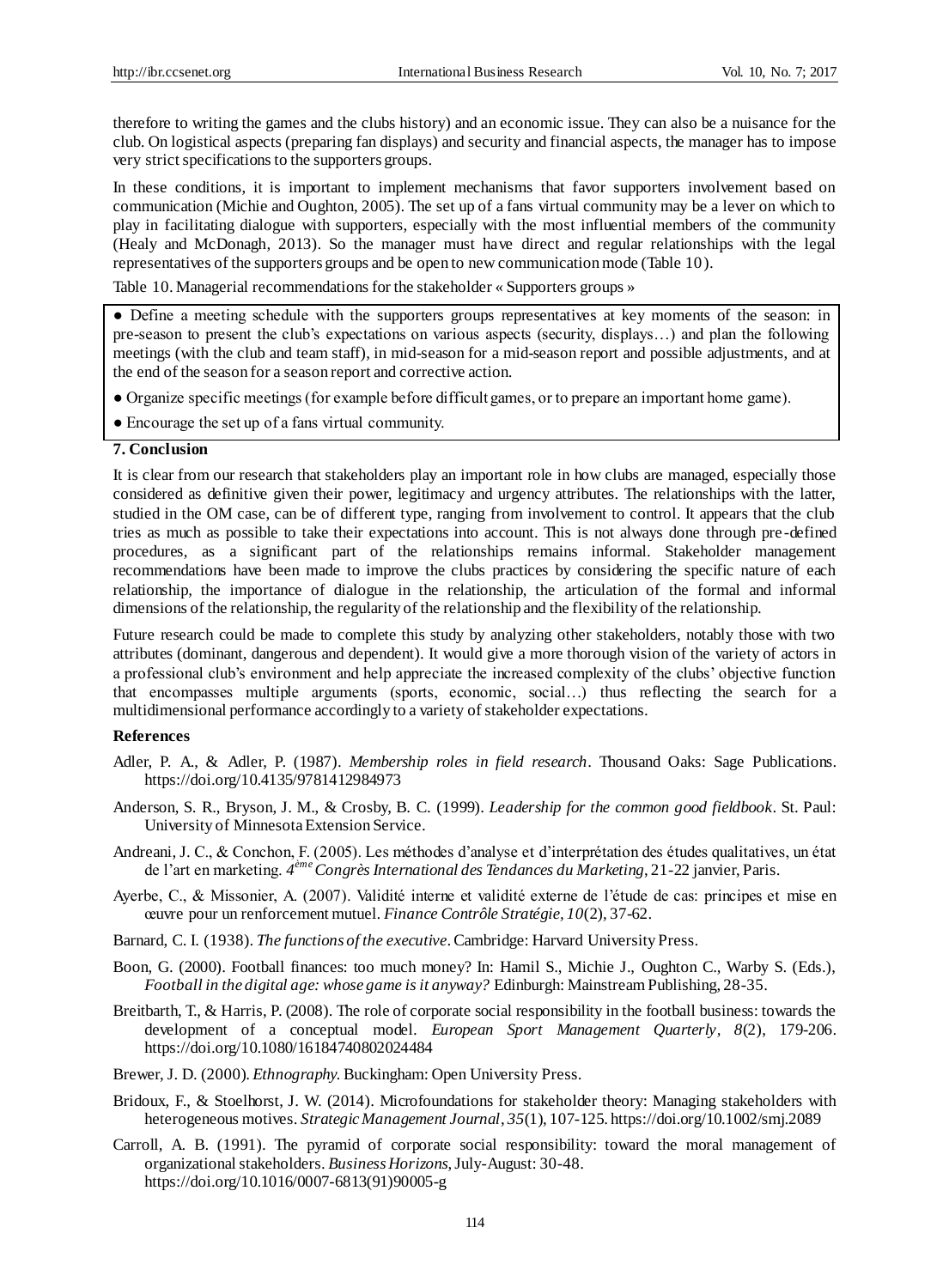- Carroll, A. B., & Buchholtz, A. K. (2000). *Business and society: ethics and stakeholder management*. Cincinnati: South-Western Publishing.
- Carroll, A. B., & Näsi, J. (1997). Understanding stakeholder thinking: themes from a Finnish conference. *Business Ethics: A European Review, 6*(1), 46-51. https://doi.org/10.1111/1467-8608.00047
- Clarkson, M. B. (1994). A risk based model of stakeholder theory. Proceedings of the second Toronto conference on stakeholder theory. Centre for Corporate Social Performance & Ethics, University of Toronto.
- Clarkson, M. B. (1995). A stakeholder framework for analyzing and evaluating corporate social performance. *Academy of Management Review, 20*(1), 92-117.
- Dahl, R. A. (1957). The concept of power. *Behavioral Science, 2*(3), 201-215. https://doi.org/10.1002/bs.3830020303
- David, A. (2004). « Études de cas et généralisation scientifique en sciences de gestion », *Actes de la XIIIème Conférence de l'Association Internationale de Management Stratégique*, Le Havre.
- Davies, B., Downward, P., & Jackson, I. (1995). The demand for rugby league: evidence from causality tests. *Applied Economics, 27*(10), 1003-1007. https://doi.org/10.1080/00036849500000081
- Deloitte.(2015). *Deloitte football money league*, January.
- Denzin, N. K., & Linclon, Y. S. (1994). Entering the field of qualitative research. In: Denzin N. K., Linclon Y. S. (Eds.), *Handbook of qualitative research*, Thousand Oaks: Sage Publications, 1-17.
- Direction Nationale du Contrôle de Gestion (DNCG).(2015). *Comptes individuels des clubs, saison 2014-2015*.
- Dodd, E. M. (1932). For whom are corporate managers trustees? *Harvard Law Review, 45*(7), 1145-1163. https://doi.org/10.2307/1331697
- Drucker-Godard, C., Ehlinger, S., & Grenier, C. (1999). Validité et fiabilité de la recherche. In: Thiétart R. A. (Ed.), *Méthodes de recherche en management*, Paris: Dunod, 257-287.
- Eden, C., & Ackermann, F. (1998). *Making strategy: the journey of strategic management*, London: Sage Publications.
- Eisenhardt, K. (1989). Building theories from case study research. *Academy of Management Review, 14*(4), 532-550.
- Etzioni, A. (1964). *Modern organizations*. Englewood Cliffs: Prentice-Hall.
- Eyestone, R. (1978). *From social issue to public policy*. New York: Wiley.
- Freeman, R. E. (1984). *Strategic management: a stakeholder approach*. Boston: Pitman.
- Freeman, R. E. (2006). The Wal-Mart effect and business, ethics and society. *Academy of Management Perspectives, 20*(3), 38-40. https://doi.org/10.5465/AMP.2006.21903479
- Freeman, R. E., & McVea, J. (2001). A stakeholder approach to strategic management. Working Paper, 01-02, Darden Graduate School of Business Administration, University of Virginia. https://doi.org/10.2139/ssrn.263511
- Friedman, A., & Miles, S. (2006). *Stakeholders: theory and practice*. Oxford: Oxford University Press.
- Gibson, K. (2000). The moral basis of stakeholder theory. *Journal of Business Ethics*, *26*(3), 245-257. https://doi.org/10.1023/A:1006110106408
- Goddard, J., & Sloane, P. J. (2005). Economics of sport. In: Bowmaker S. (Ed), *Economics uncut: an alternative guide to the dismal science*, Northampton: Edward Elgar, 345-366. https://doi.org/10.4337/9781845427986.00026
- Hamil, S., Holt, M., Michie, J., Oughton, C., & Shailer, L. (2004). The corporate governance of professional football clubs, *Corporate Governance: The International Journal of Business in Society*, *4*(2), 44-51. https://doi.org/10.1108/14720700410534967
- Harrison, J. S., & St John, C. H. (1996). Managing and partnering with external stakeholders. *Academy of Management Executive, 10*(2), 46-60. https://doi.org/10.5465/ame.1996.9606161554
- Harrison, J. S., & St John, C. H. (1997). Strategic management of organizations and stakeholders. South-Western College Publishing, Cincinnati.
- Healy, J. C., & McDonagh, P. (2013). Consumer roles in brand culture and value co-creation in virtual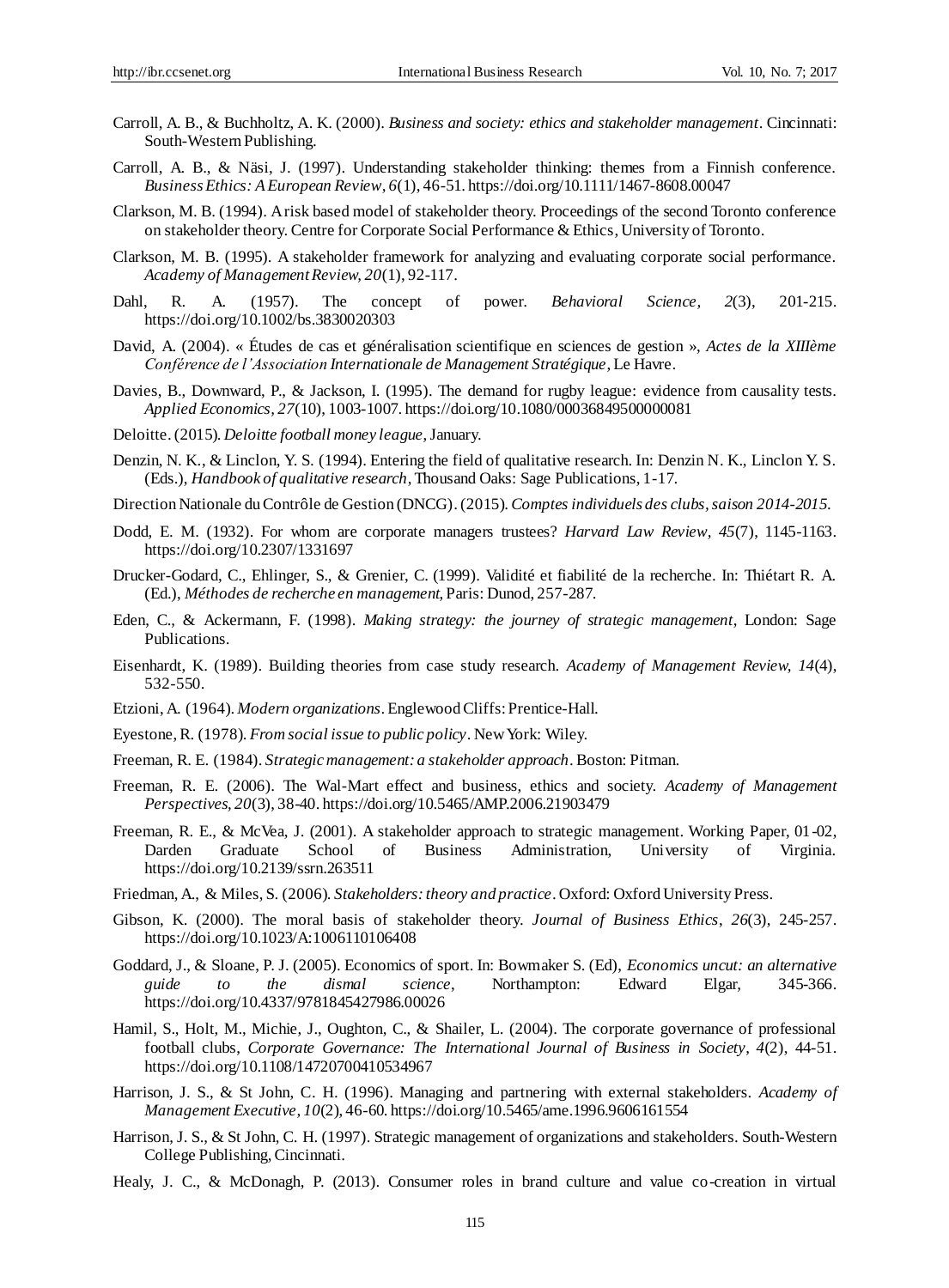communities. *Journal of Business Research, 66*(9), 1528-1540. https://doi.org/10.1016/j.jbusres.2012.09.014

- Hill, C. W. L., & Jones, T. M. (1992). Stakeholder-agency theory. *Journal of Management Studies, 29*(2), 131-154. https://doi.org/10.1111/j.1467-6486.1992.tb00657.x
- Jones, R. L., Armour, K. M., & Potrac, P. (2003). Constructing expert knowledge: a case study of a top-level professional soccer coach, *Sport, Education and Society, 8*(2), 213-229. https://doi.org/10.1080/13573320309254
- Krippendorff, K. (2003). *Content analysis: an introduction to its methodology*, Thousand Oaks: Sage Publications.
- Lapassade, G. (2001). L'observation participante. *Revue Européenne d'Ethnographie de l'Education, 1*(1), 9-26.
- Low, C., & Cowton, C. (2004). Beyond stakeholder engagement: the challenges of stakeholder participation in corporate governance. *International Journal of Business Governance and Ethics, 1*(1), 45-55. https://doi.org/10.1504/IJBGE.2004.004896
- Mendelow, A. (1991). Stakeholder mapping. *Proceedings of the 2nd International Conference on Information Systems*, Cambridge, MA.
- Mercier, S. (2001). L'apport de la théorie des parties prenantes au management stratégique: une synthèse de la littérature*, Xème Conférence de l'Association Internationale de Management Stratégique (AIMS)*, Université Laval, Québec, 13-15 juin.
- Meyssonnier, F., & Mincheneau, M. (2013). Le contrôle de gestion des clubs de football professionnel, *Finance Contrôle Stratégie*, *16*(4), 63-81. https://doi.org/10.4000/fcs.1425
- Michie, J., & Oughton, C. (2005). The corporate governance of professional football clubs in England. *Corporate Governance. An International Review, 13*(4), 517-531. https://doi.org/10.1111/j.1467-8683.2005.00446.x
- Miles, M. B., & Huberman, A. M. (2003). *Analyse des données qualitatives*, Paris: De Boeck.
- Mitchell, R. K., Agle, B. R., & Wood, D. J. (1997). Towards a theory of stakeholder identification and salience: defining the principle of who and what really counts. *Academy of Management Review, 22*(4), 853-886. http://www.jstor.org/stable/259247
- Moriceau, J. L. (2003). La répétition du singulier: pour une reprise du débat sur la généralisation à partir d'études de cas. *Revue Sciences de Gestion*, *36,* 113-140.
- Morrow, S. (2013). Football club financial reporting: time for a new model? *Sport, Business and Management: An International Journal, 3*(4), 297-311.
- [Opute,](http://www.emeraldinsight.com/author/Promise+Opute%2C+Abdullah) A. P. (2012). Maximizing effectiveness in team sports: the personal audit tool, *Team Performance Management: An International Journal, 18*(1/2), 78-101.
- Paché, G., & N'Goala, G. (2011). Les stratégies de création et d'appropriation de la valeur dans un contexte d'incertitude majeure: le cas du football professionnel. *Management & Avenir, 46,* 53-78. https://doi.org/10.3917/mav.046.0053
- Pfeffer, J. (1981). *Power in organizations*. Marshfield: Pitman.
- Phillips, R. (2003a). Stakeholder legitimacy. *Business Ethics Quarterly, 13*(1), 25-41. https://doi.org/10.5840/beq20031312
- Phillips, R. (2003b). *Stakeholder theory and organizational ethics*. San Francisco: Berret-Koelher Publishers.
- Post, J., Preston, L., & Sachs, S. (2002). Managing the extended enterprise: the new stakeholder view. *California Management Review*, *45*(1), 6-28. https://doi.org/10.2307/41166151
- Robert, A. D., & Bouillaguet, A. (1997). *L'analyse de contenu*. Paris: Presses Universitaires de France.
- Sarikaya, M., Yilmaz, S., & Temizel, F. (2012). The need and corporate reputation in publicly traded sports corporations: examination of Beşiktaş Sports Inc. *International Journal of Economics and Accounting, 3*(1), 4-31. https://doi.org/10.1504/IJEA.2012.045520
- [Scarnati,](http://www.emeraldinsight.com/author/Scarnati%2C+James+T) J. T. (2001). On becoming a team player, *Team Performance Management: An International Journal*, *7*(1/2), 5-10.
- Senaux, B. (2004). Gouvernance des clubs de football professionnel: une approche partenariale, *XIIIème*